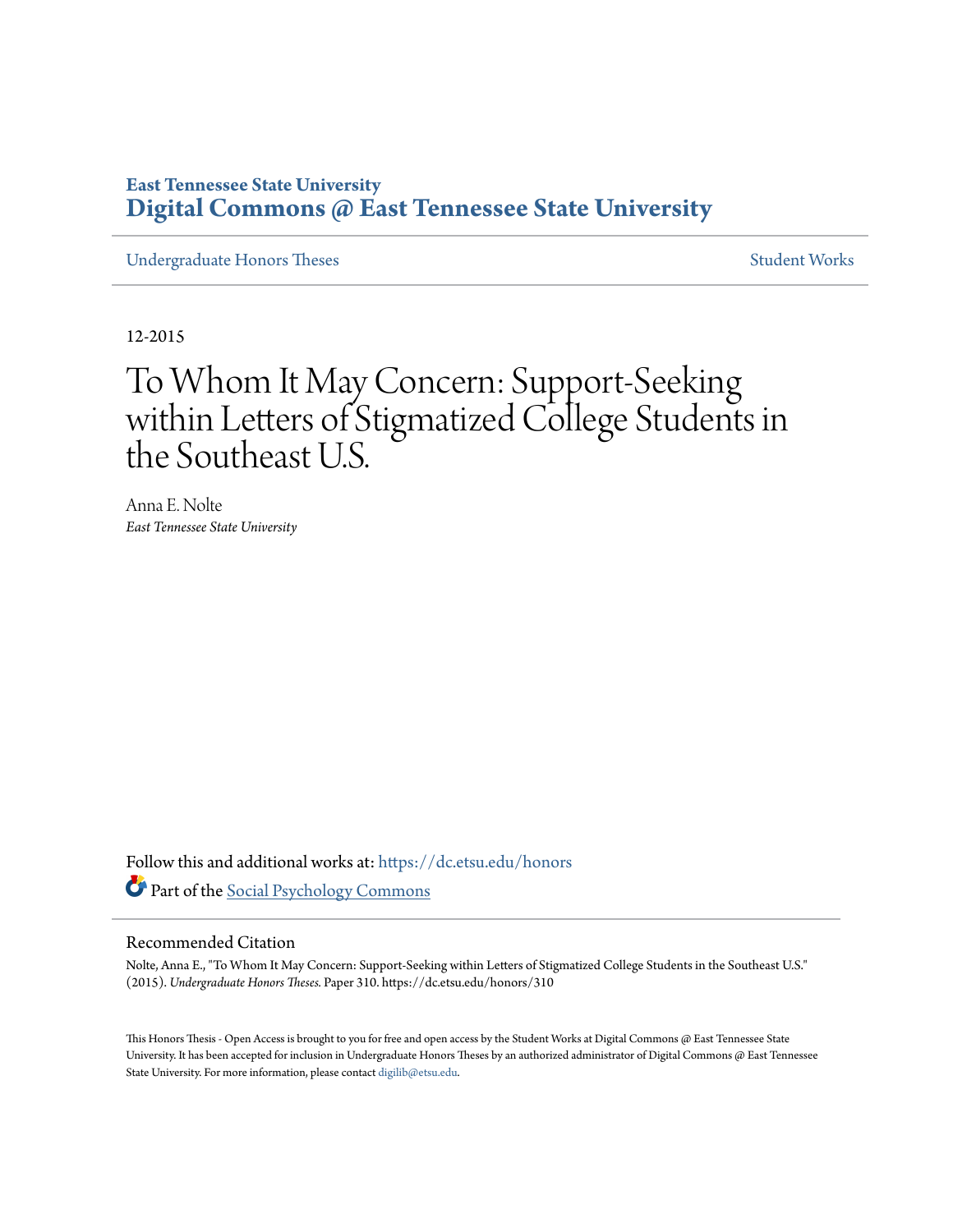To Whom It May Concern:

Support-Seeking within Letters of Stigmatized College Students in the Southeast U.S.

Anna E. Nolte

East Tennessee State University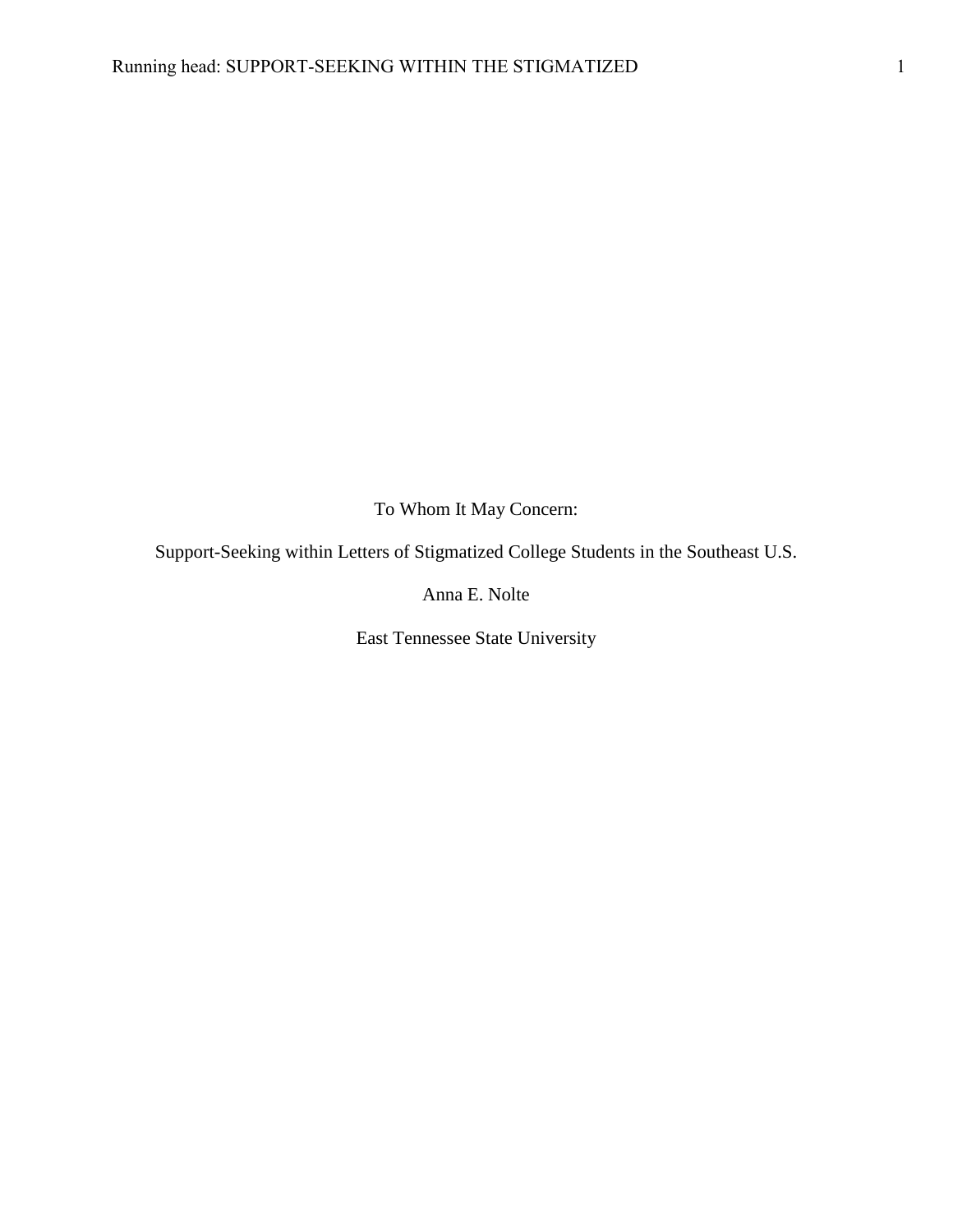#### **Abstract**

Individuals with stigmatized identities have been shown to have more negative health outcomes and shorter life expectancy than individuals who don't carry a stigmatized label. One factor that acts as a buffer to protect stigmatized individuals against negative outcomes is support. However, how an individual seeks support can have an impact on whether they receive it. This study attempted to discover if the anticipation of either acceptance or rejection affected the type of support-seeking present in letters written by college students with either concealable or visible stigmatized identities. Results indicated stigmatized individuals displayed significantly more indirect support seeking in their letters when they were in the rejection condition compared to those in the acceptance condition. No significant condition or stigma type differences were found when examining seeking behaviors with a quantitative survey. However, a posthoc analysis revealed a significant interaction between stigma type and condition for indirect support-seeking. Those with a visible stigma reported more indirect seeking in the acceptance condition.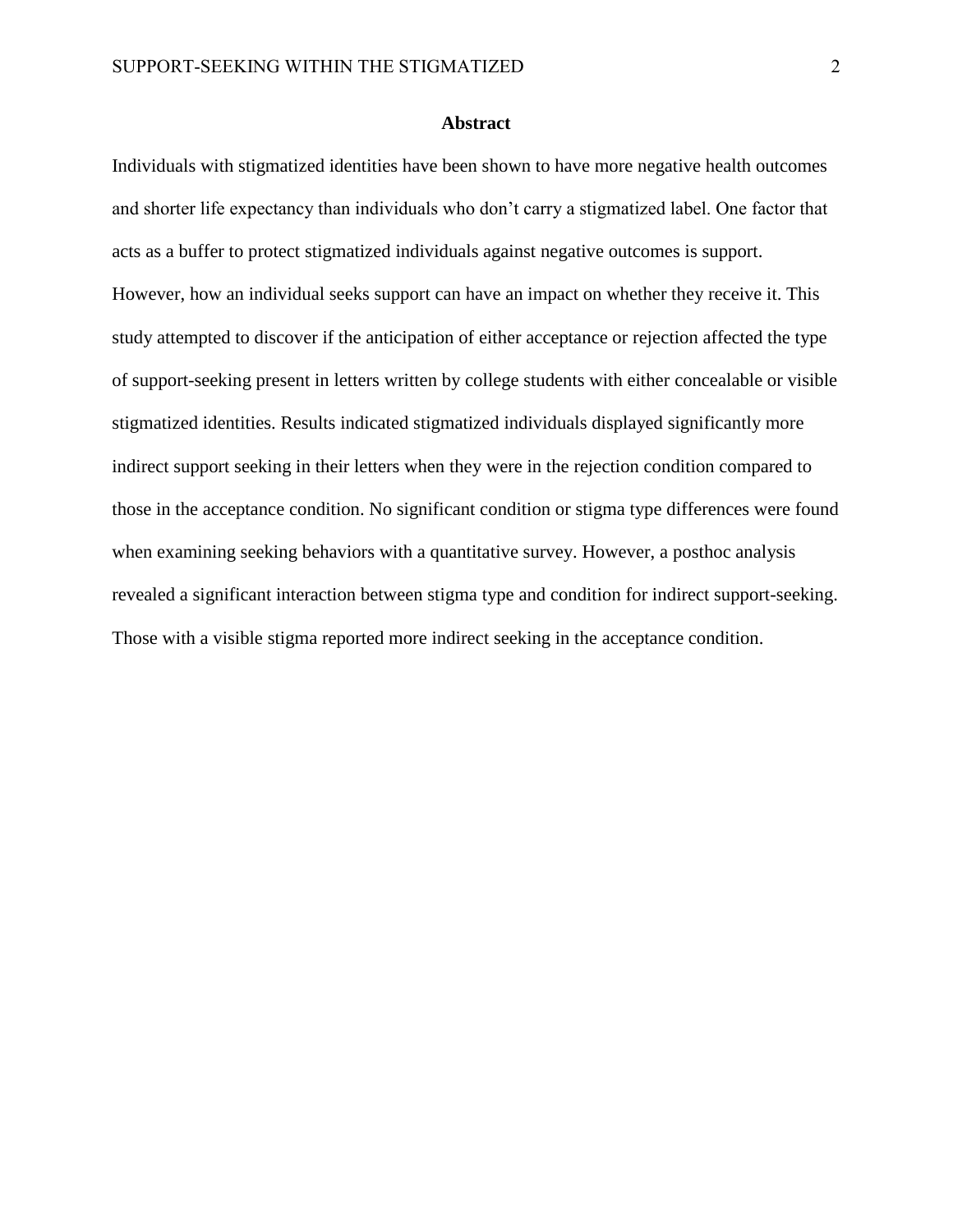#### **Acknowledgments**

This thesis would not have been possible without the invaluable guidance and everlasting patience of my mentor, Dr. Stacey Williams. Thank you for being there for me every step of the way with encouragement and advice. I've learned so much under your direction, I couldn't have

done it without you.

Thank you to everyone in the Social Issues & Relations Lab at ETSU for all your help:

Sheri, for teaching me the complicated statistics; Emma, for always having an answer to my

endless questions; Katie, for helping me during the early days in the lab; and Kaity, for being an

## awesome and efficient coder.

Lastly, I want to give a big thank you to my biggest supporter: my mother, Cindy Nolte. You taught me that no challenge was too big to tackle, with a little bit of discipline. You always knew I was capable, even when I had my own doubts. Thank you.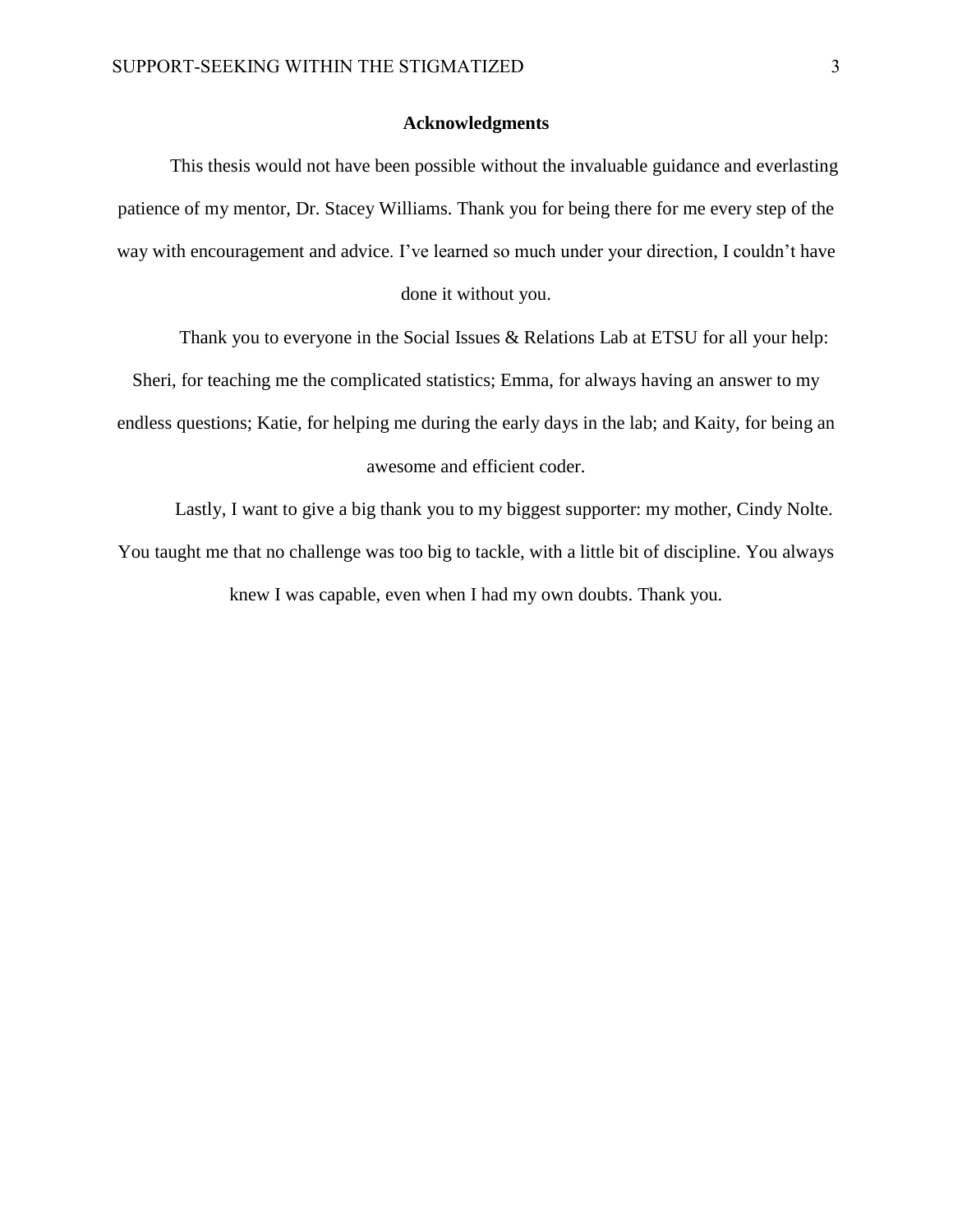# **CONTENTS**

|                                                            | Page |
|------------------------------------------------------------|------|
|                                                            | 2    |
|                                                            | 3    |
|                                                            | 6    |
|                                                            | 7    |
|                                                            | 8    |
|                                                            | 9    |
|                                                            | 10   |
|                                                            | 12   |
|                                                            | 13   |
|                                                            | 13   |
|                                                            | 13   |
|                                                            | 15   |
| Writing Prompt for Stigmatized Characteristic - Acceptance | 15   |
| Writing Prompt for Stigmatized Characteristic - Rejection  | 15   |
| Writing Prompt for Stigmatized Characteristic - Neutral    | 15   |
| Writing Prompt for Non-Stigmatized - Acceptance            | 16   |
| Writing Prompt for Non-Stigmatized – Rejection             | 16   |
|                                                            | 16   |
|                                                            | 17   |
|                                                            | 17   |
|                                                            | 17   |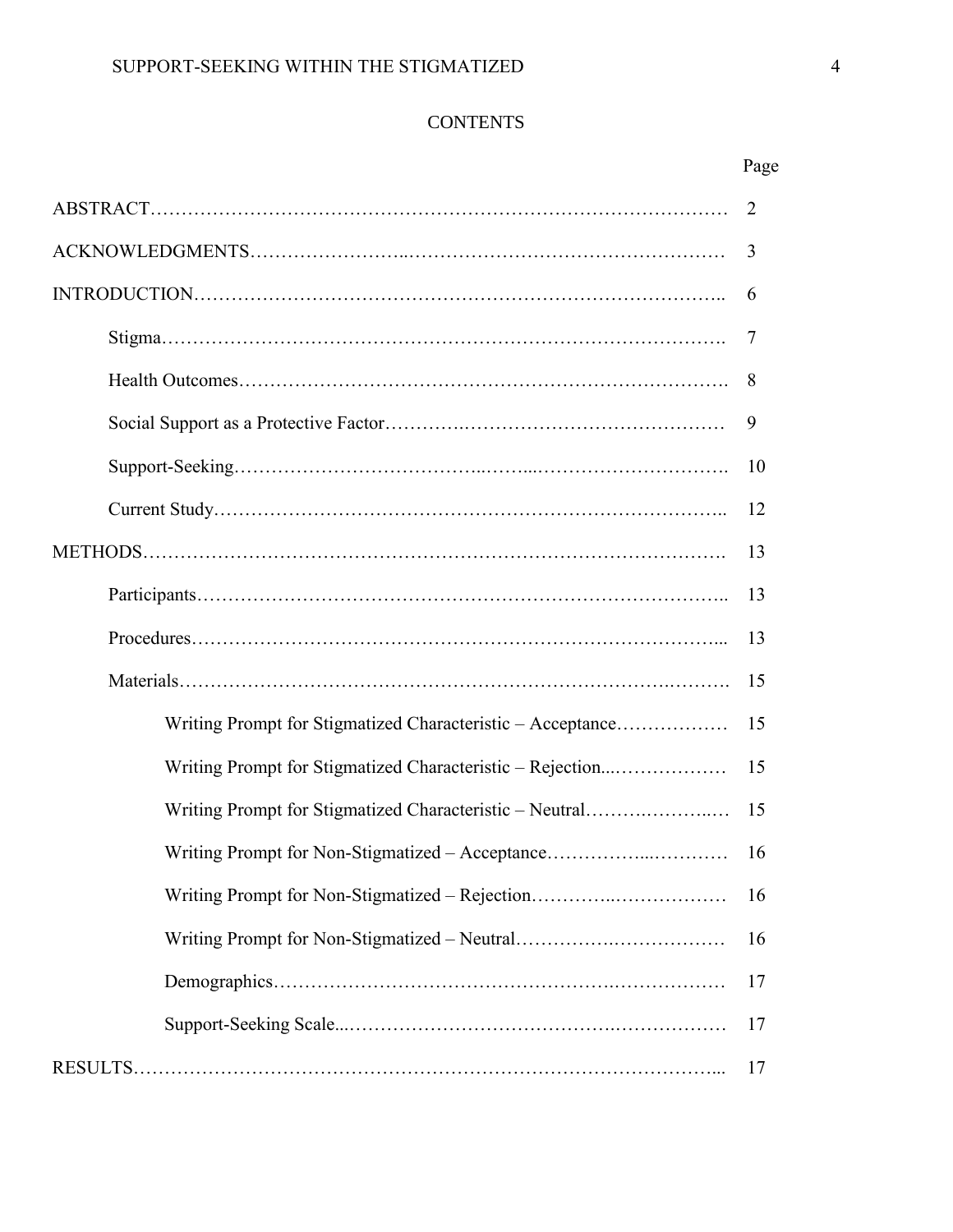# SUPPORT-SEEKING WITHIN THE STIGMATIZED 5

| 28 |
|----|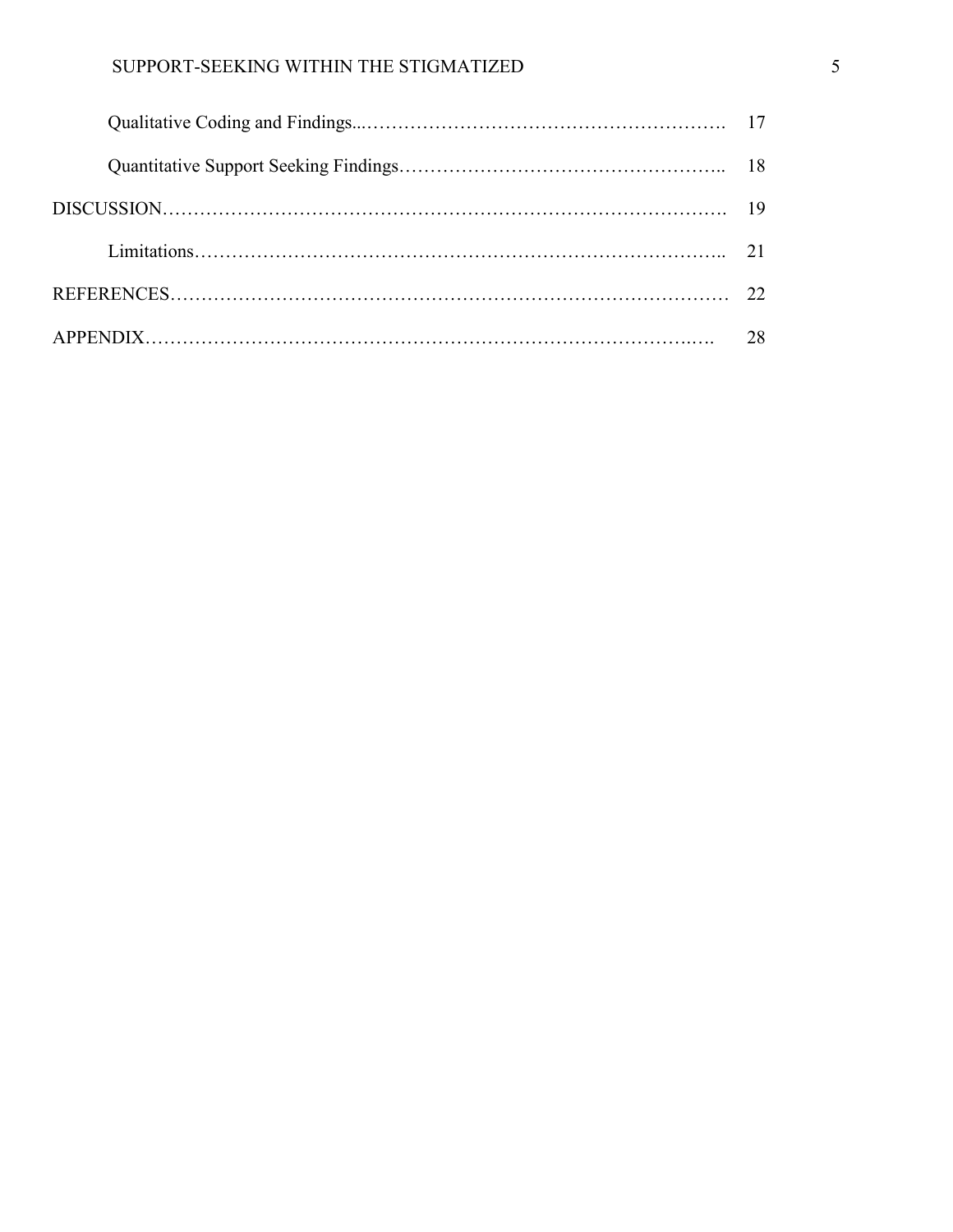#### **Introduction**

A significant population of people in this world carries with them a stigmatized identity that makes everyday life more of a struggle for them than someone without that identity. Considering mental illness – one such stigmatized identity – alone, the World Health Organization assessed 19 DSM diagnoses and found that, in a twelve month period, at least 26.2% of adults experienced mental illness (Bagalman & Napili, 2013). Another analysis of the same data found it could be up to 32.4% of adults who experienced mental illness, the difference in these finding is attributed to new information about the population in the United States in weighting the data. While some statistics on the prevalence of stigmatized identities is clear, it is much more difficult to predict prevalence for other identities, particularly those that are concealable or easily hidden. For example, sexual minority identity (identifying as lesbian, gay, bisexual) is not easily quantified due to individuals concealing their identities to avoid being stigmatized or treated unfairly.

Considering that there are many other types of stigmatized identities in addition to mental illness and minority sexual orientation (minority ethnicity, disability, etc.), the relevance for considering the impact of stigma is even clearer. Indeed, regardless of whether identities are visible or concealable, stigmatized individuals encounter many forms of unfair treatment and resulting negative beliefs about the self and negative health outcomes (CDC, 2011; Nelson, 2002; Major, Mendes, & Dovidio, 2013; Meyer 2013).

Given the stress of stigma, individuals with stigma could benefit from social support. Such support has been linked with more positive outcomes in the face of stigma (Cohen & Wills, 1985). However, stigmatized individuals may be reluctant to disclose their identities, or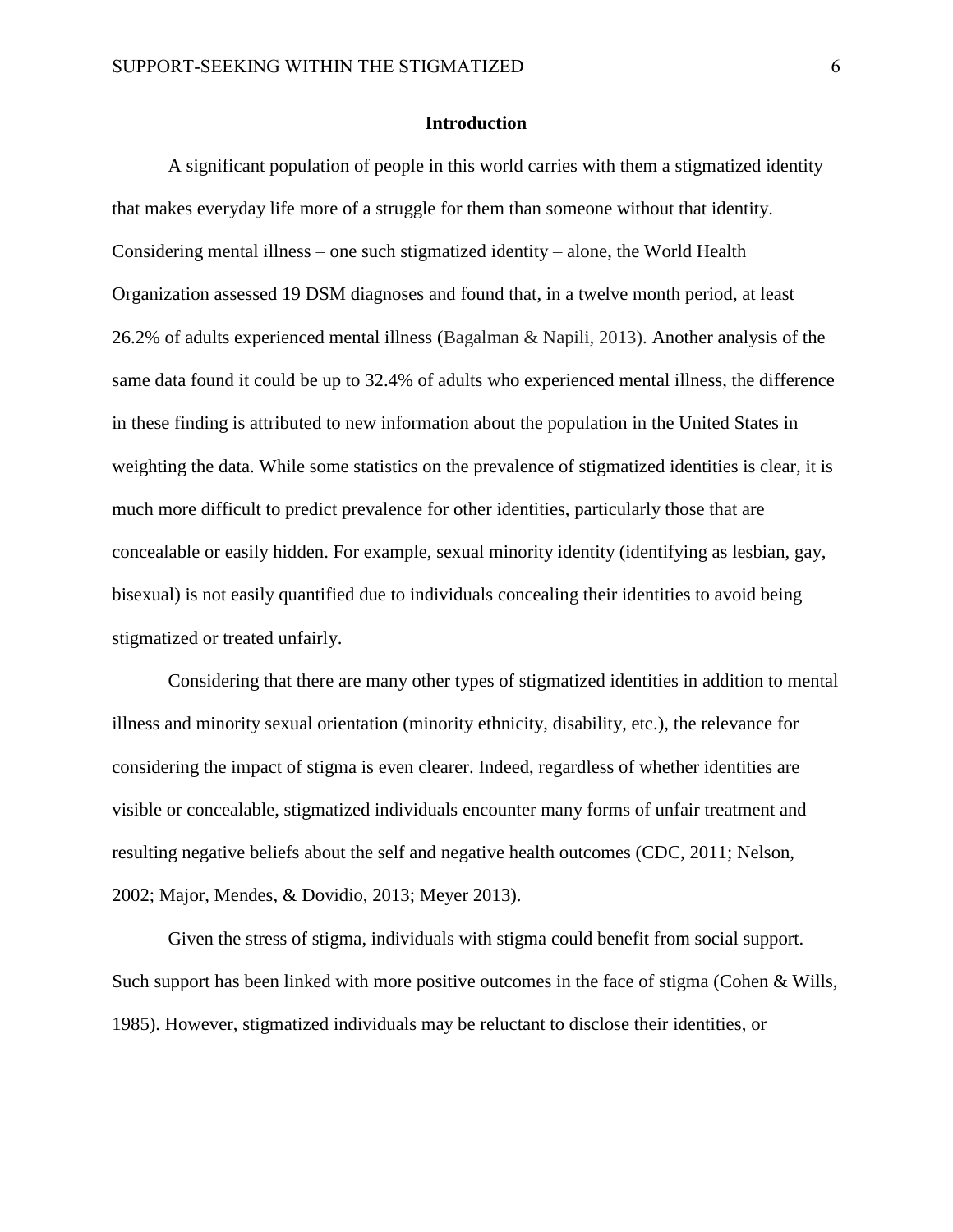problems related to their identities, due to the shame attached to having such an identity (Downey & Feldman, 1996; Macdonald & Morley, 2001).

The purpose of the present thesis was to examine support-seeking in relation to visible and concealable stigmatized identities. Building on prior work that has shown more indirect support-seeking strategies used by the stigmatized in an effort to avoid social rejection (Williams, LaDuke, Klik, & Hutsell, in press; Williams & Mickelson, 2008), this study explored the presence or absence of indirect and indirect support-seeking strategies in the context of letters to potential supporters. This is the first study to examine whether manipulating the level of anticipated rejection or acceptance from the potential supporter will impact the type of supportseeking strategy present in the written letters of stigmatized (with concealable and visible stigmas) individuals.

## **Stigma**

When thinking about these identities, it is often helpful to define what a stigmatized identity is exactly. The concept has been described in many different ways, often in vague terminology. One of the earliest definitions was by Goffman (1963). He described a stigmatized identity as an attribute that taints and discredits the bearer of the identity. In more recent research, a stigmatized identity was defined as a characteristic that is devalued by society, and once attached to a person, devalues the individual (Crocker, et al., 1998). In both definitions, it is clear that the bearer is marked as different and this causes them to be devalued by others (Major & O'Brien, 2005).

Stigmatized identity is a broad term that covers a lot of different characteristics. These identities can be concealable (e.g., sexual orientation) or visible (e.g., obesity) to outsiders. Link and Phelan (2005) expand on this by explaining stigmatized identities may be perceived as being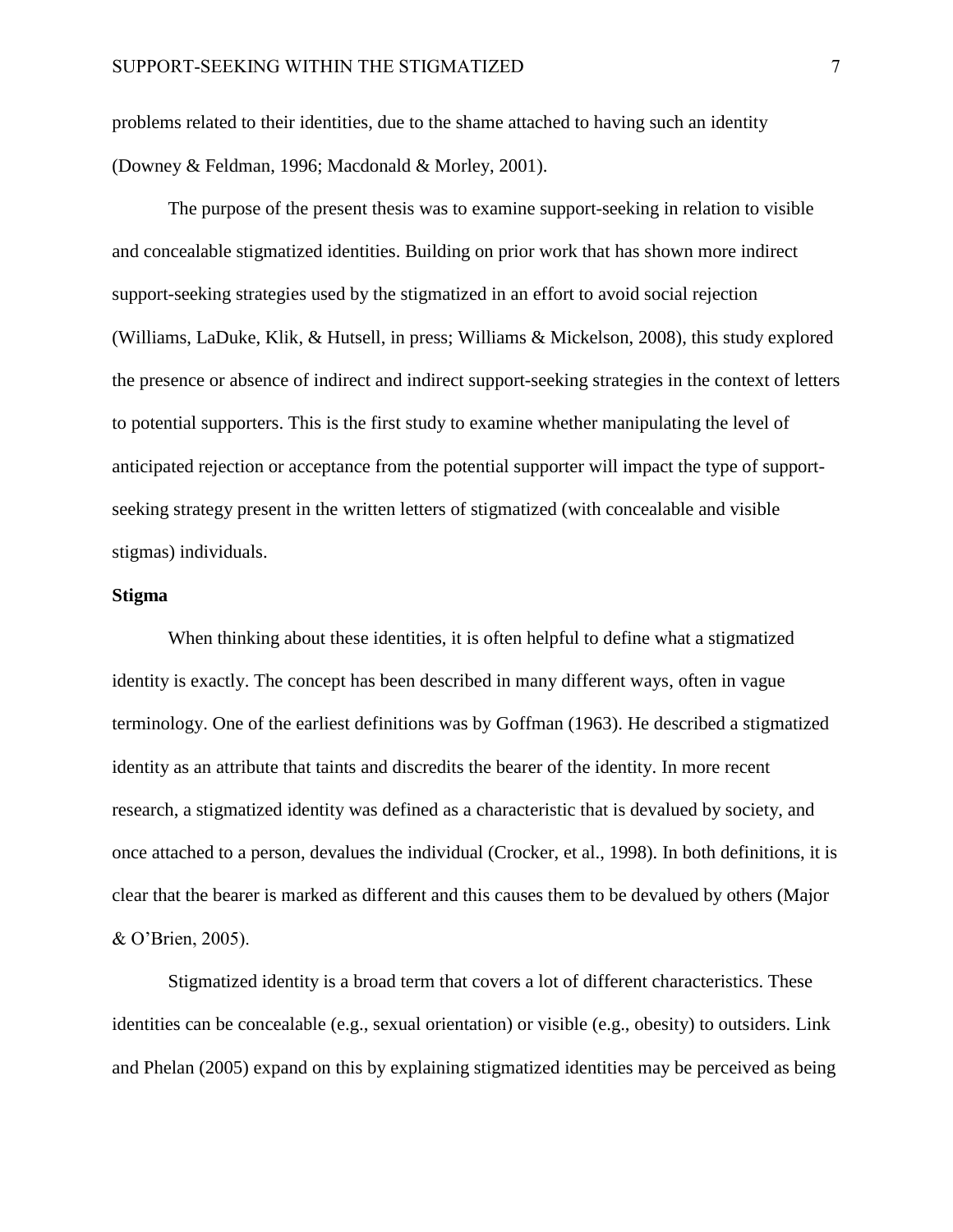within the individual's control (e.g., abortion, criminal past), or it may be perceived out of a person's control (miscarriage, child abuse). Stigmatized identities can be connected to the individual's appearance (e.g., obesity), their behavior (e.g., drug addiction), or membership to a group (e.g., racial minority). It is important to note that stigma itself is a social construct; it is not a part of the individual, but a part of the society in which the individual lives (Link & Phelan, 2005).

#### **Health Outcomes**

Extensive research has been done on the health outcomes of those with stigma and stigmatized identities. Socially disadvantaged groups, such as those with stigmatized identities, have, on average, poorer health when compared to those who are socially advantaged, or without stigmatized identities (Major, Mendes, & Dovidio, 2013). When looking at the stigmatized identity of racial minorities, White people are healthier, both physically and mentally, than Black, Hispanic, or Native-American people. Data from the Centers for Disease Control and Prevention (CDC, 2011) show Black men are twice as likely to have prostate cancer as White men, as well as Black adults having a 50% higher mortality rate from strokes than White adults. On average, compared to White people, Latino men have a 63% increase in the rate stomach cancer, and Latino women have a 150% increase in the rate of stomach cancer. The largest health disparity, however, is between Black and White people (National Center for Health Statistics, 2003). The average life expectancy is 5.2 years shorter for Black people (73.1 years) compared to White people (78.3 years).

Common explanations for these health problems focus on factors like environment, diet, and health care. After controlling for these factors, however, the health differences remain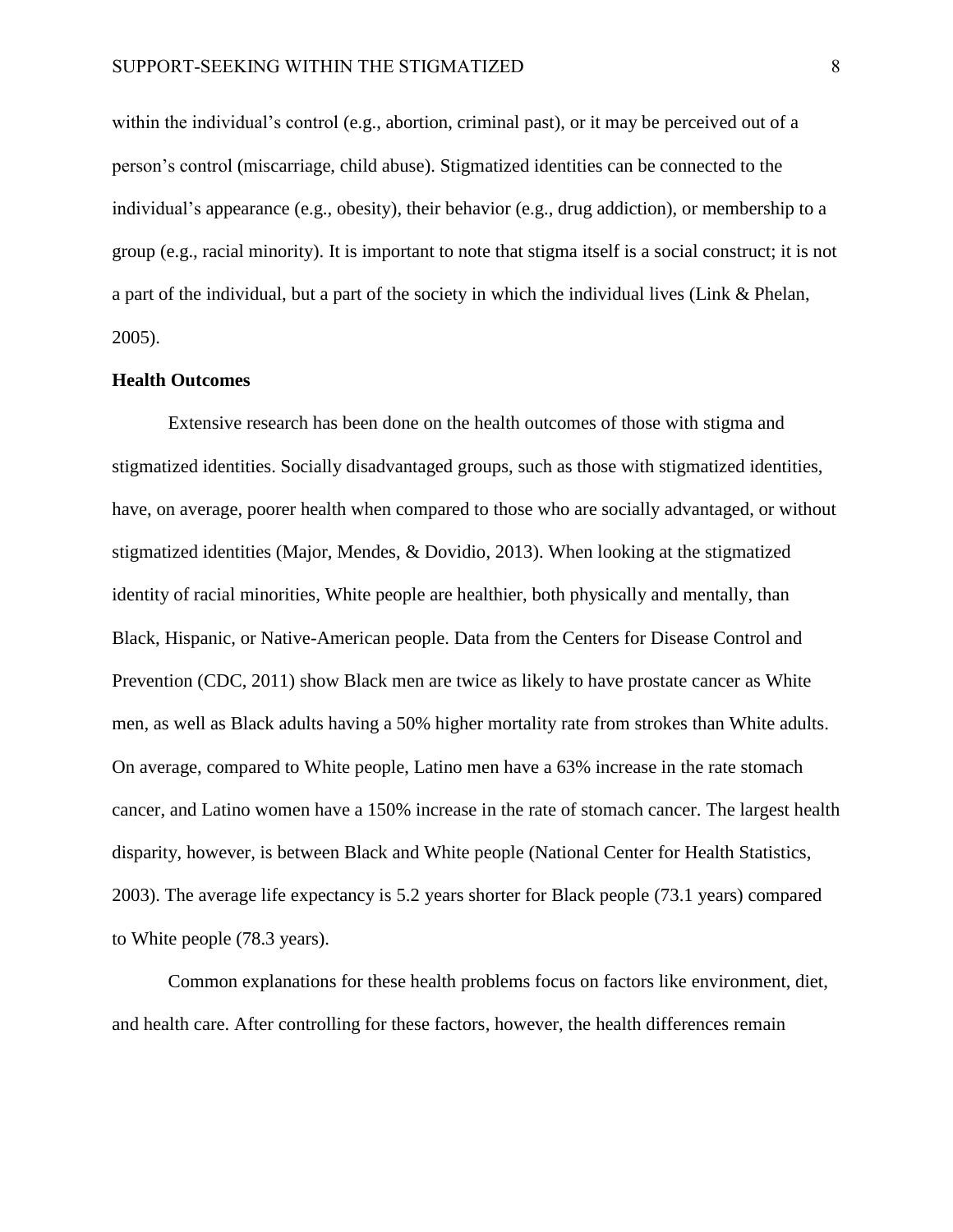(Nelson, 2002). One possible explanation for these differences could be the prejudice and bias in society when interacting with racial minorities.

In addition, an article by Meyer (2013) examined prejudice, stress, and mental health in lesbian, gay, and bisexual populations. He sought to discover if LGB individuals were indeed at risk for mental illness caused by social stress. From his research into literature, he found that gay men and lesbians were more likely to have mental health problems, such as substance use disorders, affective disorders, and increased suicide rates compared to the heterosexual population. The popular explanation for these mental health disparities is the social stress LGB people experience because of stigma, discrimination, and prejudice.

While race is a visible stigmatized identity and sexual orientation is often considered a concealable stigmatized identity, both examples of stigma types reveal the detrimental effect stigma can have on an individual. Stigma can be a major factor in determining the health outcomes of a population.

#### **Social Support as a Protective Factor**

One of the most important protective factors for those with a stigmatized identity can be support. Research shows that social support contributes to well-being with an overall beneficial effect, and protects the person from the adverse effects of stressful situation (e.g., stigma) by acting as a buffer (Cohen & Wills, 1985). Support is critical for individuals with a stigmatized identity.

However, stigma has often been linked with a reluctance to seek support. Studies have concluded that feelings of shame and the anticipation of a negative response are related to nondisclosure (Macdonald & Morley, 2001; Downey & Feldman, 1996). Not revealing a stigmatized status leaves an individual unable to ask for help, but non-disclosure itself may be a way of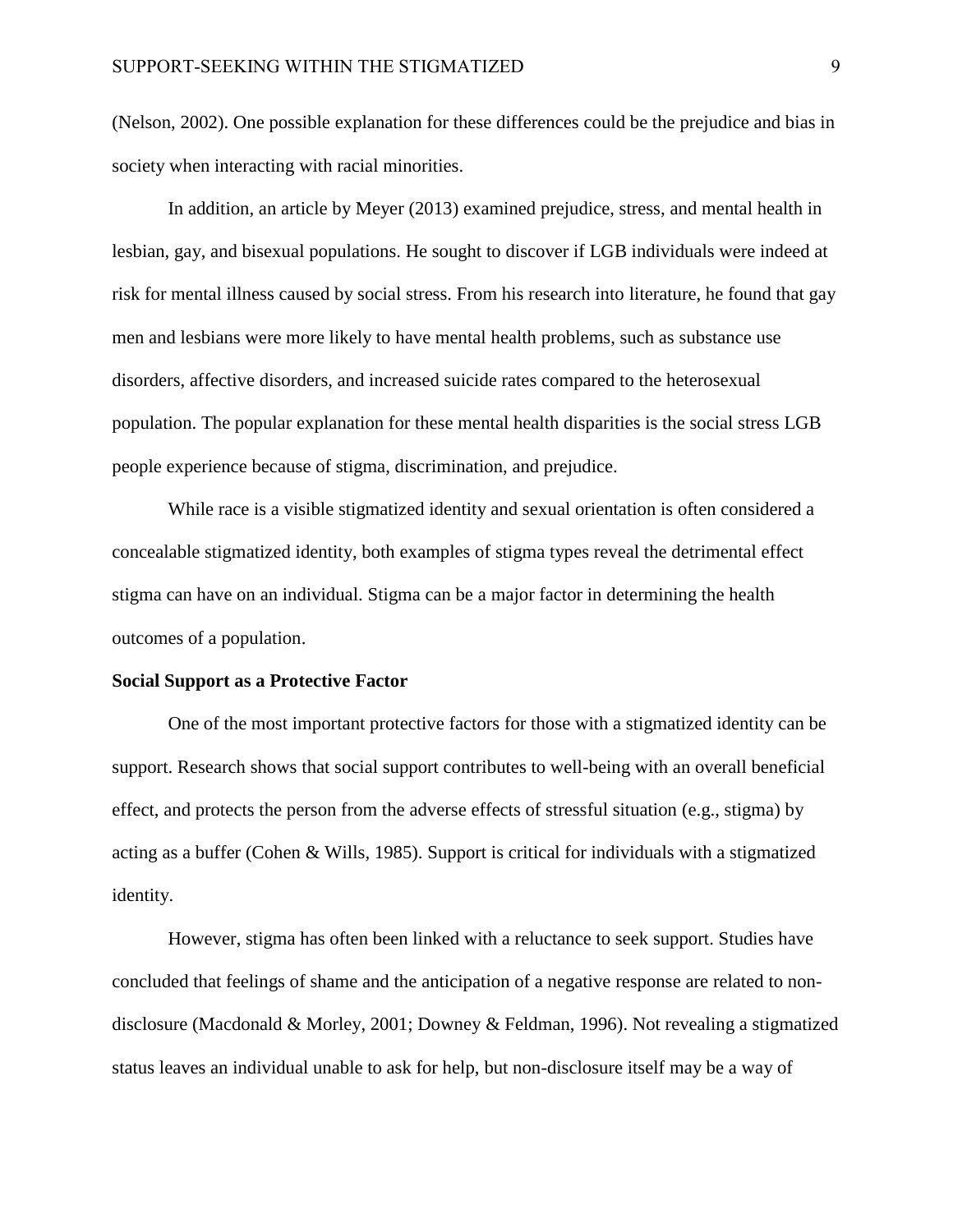coping with stigma (Chaudoir & Fisher, 2010). Disclosing opens the individual up to rejection and discrimination, so in some cases not disclosing their stigmatized status to someone they fear will reject them may have a protective effect.

Research suggests the anticipated reaction of the other person plays a role in whether the stigmatized person will disclose or not, and they are more likely to disclose when they anticipate a positive reaction (Major et al., 1990). The reaction of the other person may also be the most important factor in whether or not disclosure is harmful or beneficial to the stigmatized person. Self-disclosure is, by its definition, deliberately communicating something to others which they do not already know, an act that leaves the individual who self-disclosed vulnerable to their judgements (Tubbs, 1988). Previous data suggests that an individual would only allow themselves to be vulnerable if they expected a positive reaction, or acceptance, and less likely to put themselves in this vulnerable situation by disclosing if they expected a negative reaction, or rejection (Chaudoir & Fisher, 2010; Major, et al., 1990).

## **Support Seeking**

While the anticipated reaction of the other person is a major factor in whether the stigmatized person discloses and if it is beneficial or harmful, the way in which someone seeks support can also determine that reaction and if they receive support.

The Sensitive Interactions Systems Theory was revolutionary in how researchers thought about support-seeking (Barbee & Cunningham, 1995). The main idea is that individuals in distress normally know their support needs, and generally have people who wish to support them, but a multitude of factors that can influence their decision to seek support. These factors, whether internal or external, create conflicting motivations, tensions, and uncertainty during the support-seeking process.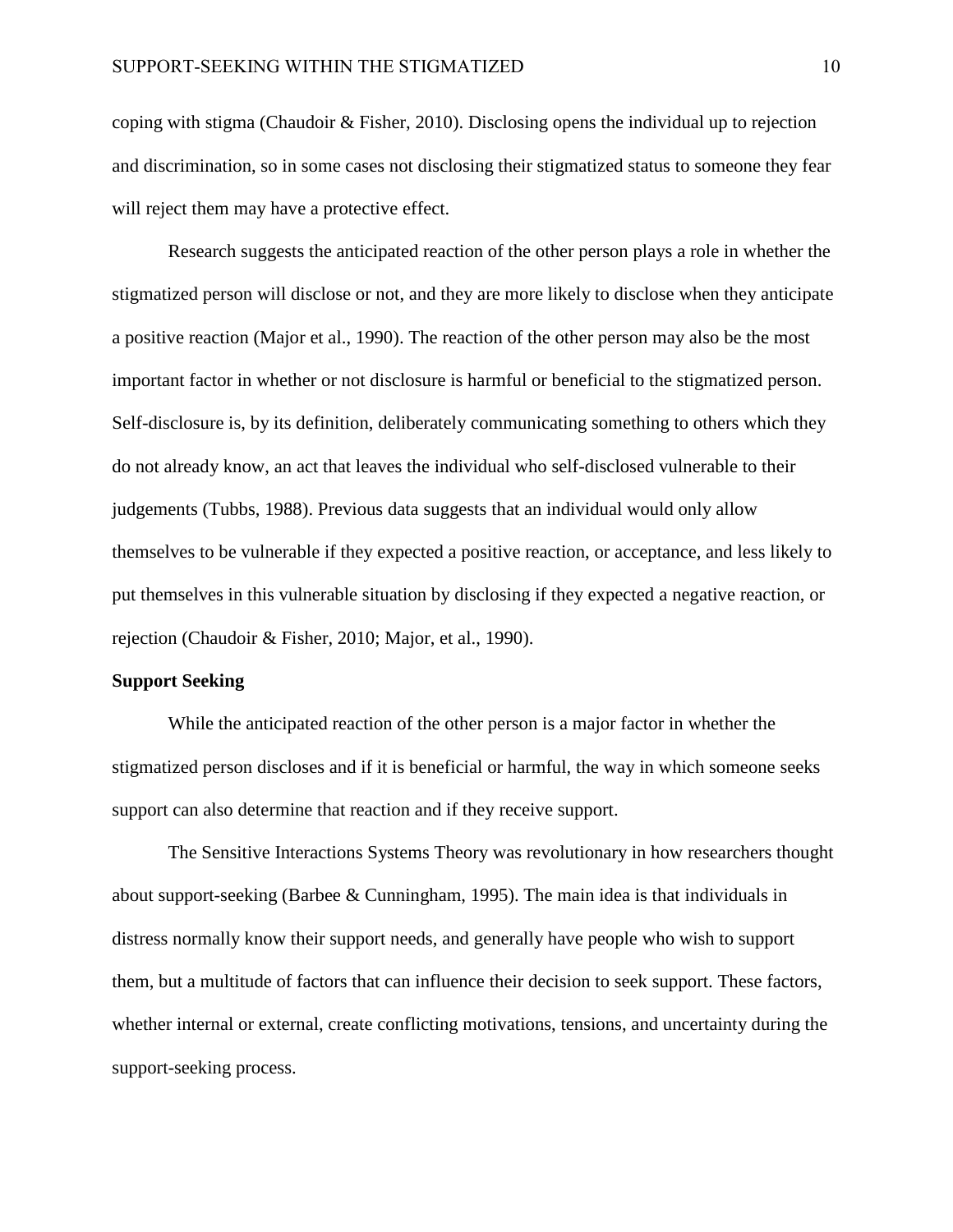This thesis focuses on two types of support-seeking, direct and indirect, as outlined by Barbee and Cunningham. Direct support-seeking is just that, being direct. It involves disclosing the problem or in this case, the stigmatized identity, and directly asking for emotional support or advice. It is clear what is being asked for (what is needed), and how support can be given. The support sought can be emotional support (e.g., love, care, understanding, reassurance) or informational support (e.g., information or advice). Examples of direct support-seeking include asking what they would do in a similar situation, requesting prayer, or simply asking for love and support. Disclosure is inherent in direct support-seeking, as it is in its very nature, direct.

Indirect support-seeking is more subtle in nature. It does not always involve disclosing the problem, or stigmatized identity, and it is not clear what their support needs are exactly. Examples of indirect support-seeking include complaining without being specific about the problem, acting like something is needed but not stating what or why, downplaying their emotions, or changing the subject.

Indirect support-seeking can create an interesting paradox for those with stigmatized identities. As previously discussed, the anticipated reaction of the other person plays a large role in how someone seeks support. The individual is less likely to disclose or seek support directly if they anticipate a negative reaction, and those who have received negative reactions in the past are more likely to anticipate negative reactions in the future (Downey & Feldman, 1996; Major, et al, 1990). In the case of those with a stigmatized identity, even if they have not had those negative reactions, they are aware of their devalued social status and this can create uncertainty and fear of rejection (Goffman, 1963).

Those who fear rejection can perceive it even in ambiguous situations, and research has found that those who perceive rejection are more likely to use indirect support-seeking than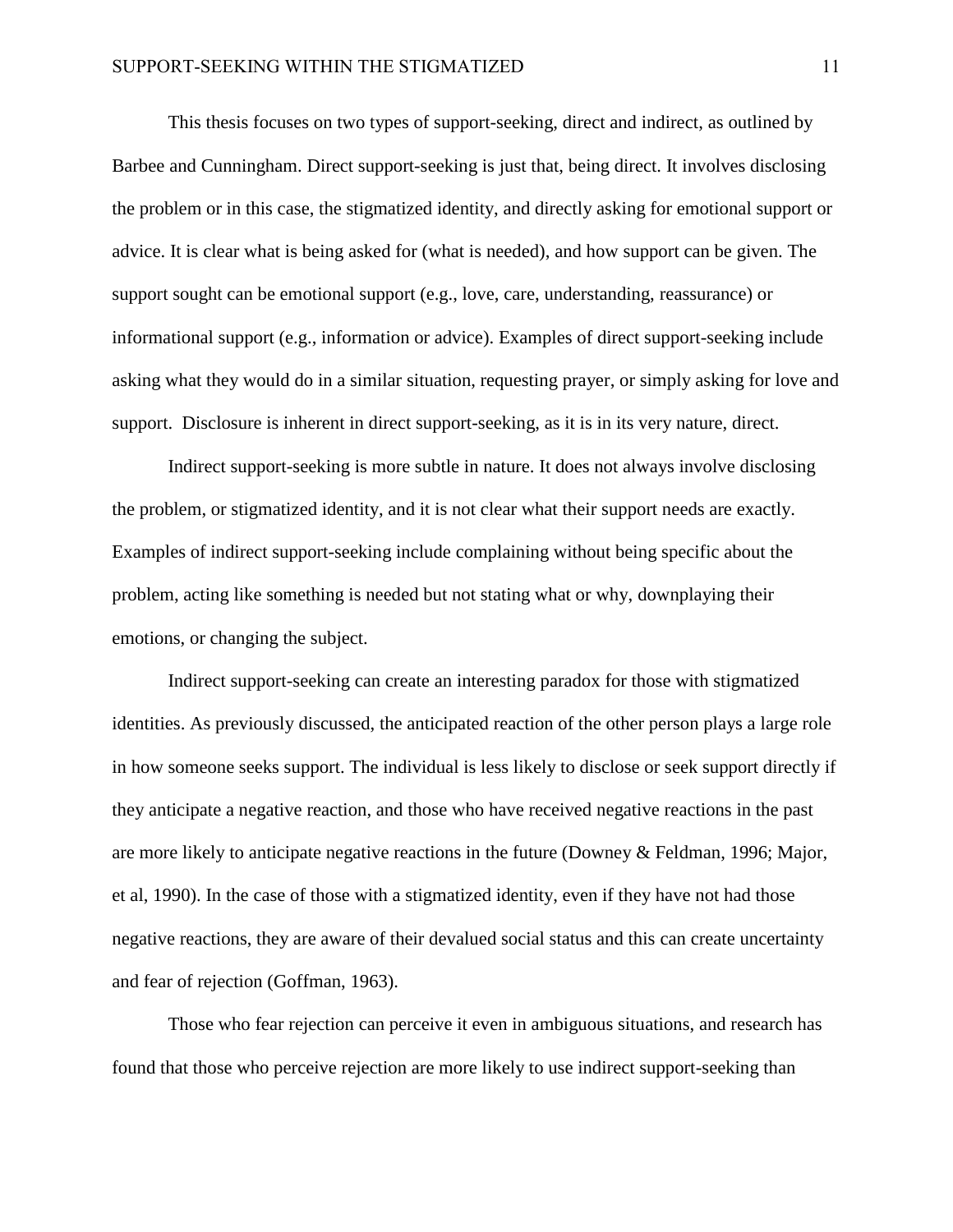direct support-seeking (Williams & Mickelson, 2008). Direct support-seeking has been positively correlated with positive reactions, while indirect support-seeking has been positively correlated with negative reactions. The positive reactions typically entail actions from the support network such as solace, while the negative reactions entail the network dismissing the need for support entirely. Essentially, those who seek support indirectly are less likely to receive it. This primes them for rejection the next time, as their experience has told them that they are likely to receive rejection. Because of this anticipated rejection, they are more likely to seek support indirectly in the future, thus creating a paradox.

## **Current Study**

While correlational data has been gathered that supports the relationship between indirect support-seeking and those with stigmatized identities, no studies have examined using experimental data to look at the direct and indirect support-seeking strategies of the stigmatized in the context of anticipating rejection. The present thesis sought to examine whether more indirect strategies were used by stigmatized individuals in the context of anticipating rejection than in the context of anticipating support. In order to examine the links between level of rejection and support-seeking, an experiment was conducted in which individuals were asked to write a letter to someone who either accepted them or rejected them. This distinction was also examined depending on whether individuals reported a visible versus concealable stigmatized identity.

I tested four hypotheses. I hypothesized that (H1) participants assigned to the rejection letter-writing condition would exhibit more indirect support-seeking behavior than direct support-seeking behavior (as determined by both the presence of support-seeking in the qualitative letters and the amount of support- seeking reported on the quantitative survey); (H2)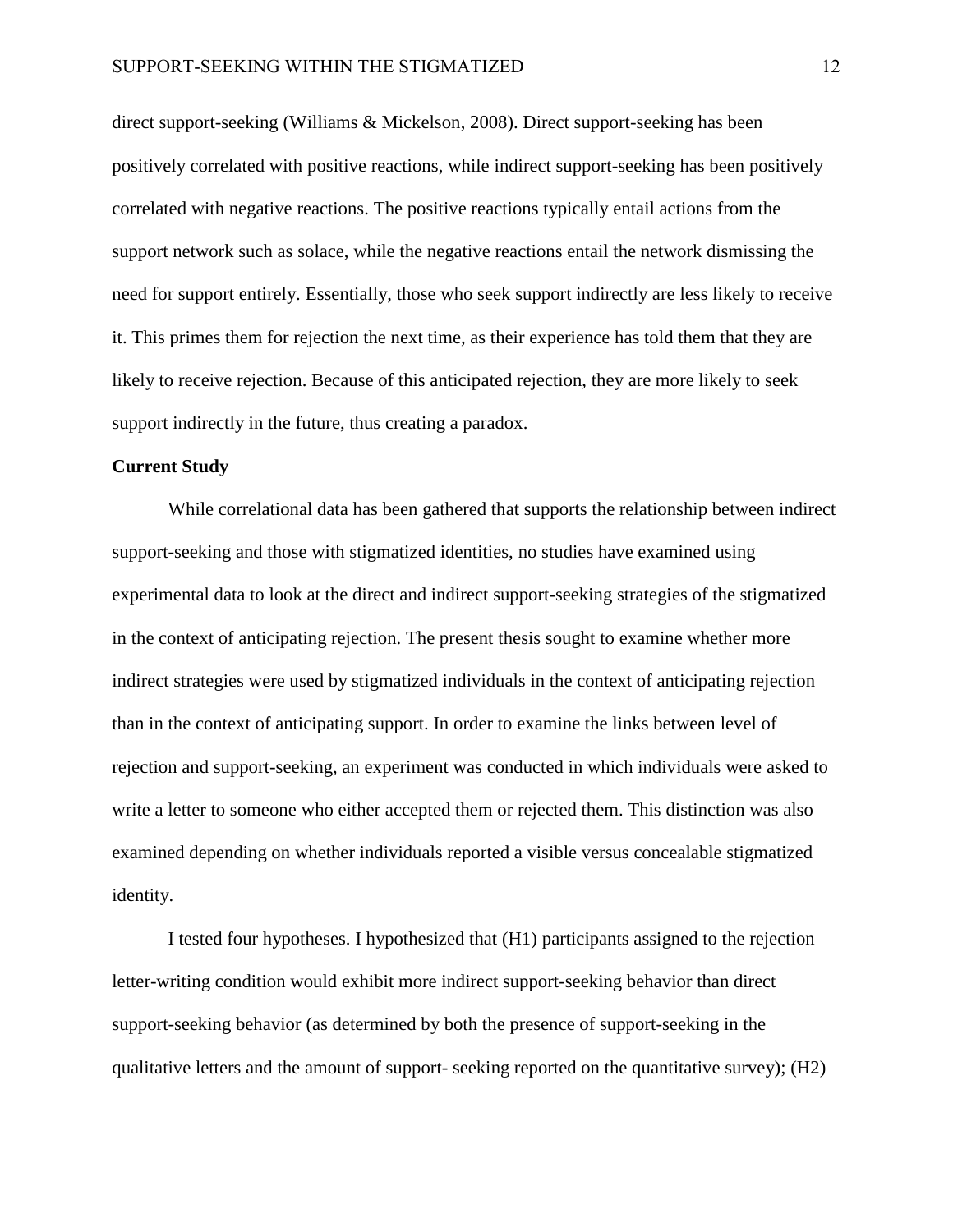participants assigned to the acceptance letter-writing condition would display more direct support-seeking behavior than indirect support-seeking behavior (as determined by both the presence of support-seeking in the qualitative letters and the amount of support-seeking reported on the quantitative survey); (H3) participants with concealable stigmatized characteristics would display more indirect support-seeking behavior; (H4) participants with visible stigmatized characteristics would display more direct support-seeking behavior.

#### **Method**

## **Participants**

Participants were 147 (24 male; 120 female; 3 other) individuals recruited from a midsized public university in the Southeast United States from an online participant recruitment tool (SONA). The average participant was 21.91 years of age (min: 18.00, max: 51.00, SD=6.17), white (89.2%), female (81.2%), heterosexual (81.8%), and in a relationship (43.2%). While the majority was Protestant (55.4%), a large portion of participants self-selected as spiritual or non-religious (40.5%). The majority of participants were lower income (56.1%) but employed (62.8%), and living in a Suburban area (61.5%). See Table 2 for the descriptive statistics of the sample. Participants were college students enrolled in undergraduate psychology courses and received credit for participating in the study. Participants were given a screener and only those who self-reported a stigmatized identity were included in these analyses. The majority of participants self-reported being overweight or obese (31.8%), followed by a history of mental illness (17.6%). See Table 1 for all possible stigmas and frequencies.

## **Procedure**

The students logged into SONA, an online software that manages research participation, and self-selected to participate in the study. Those who chose to participate in the study were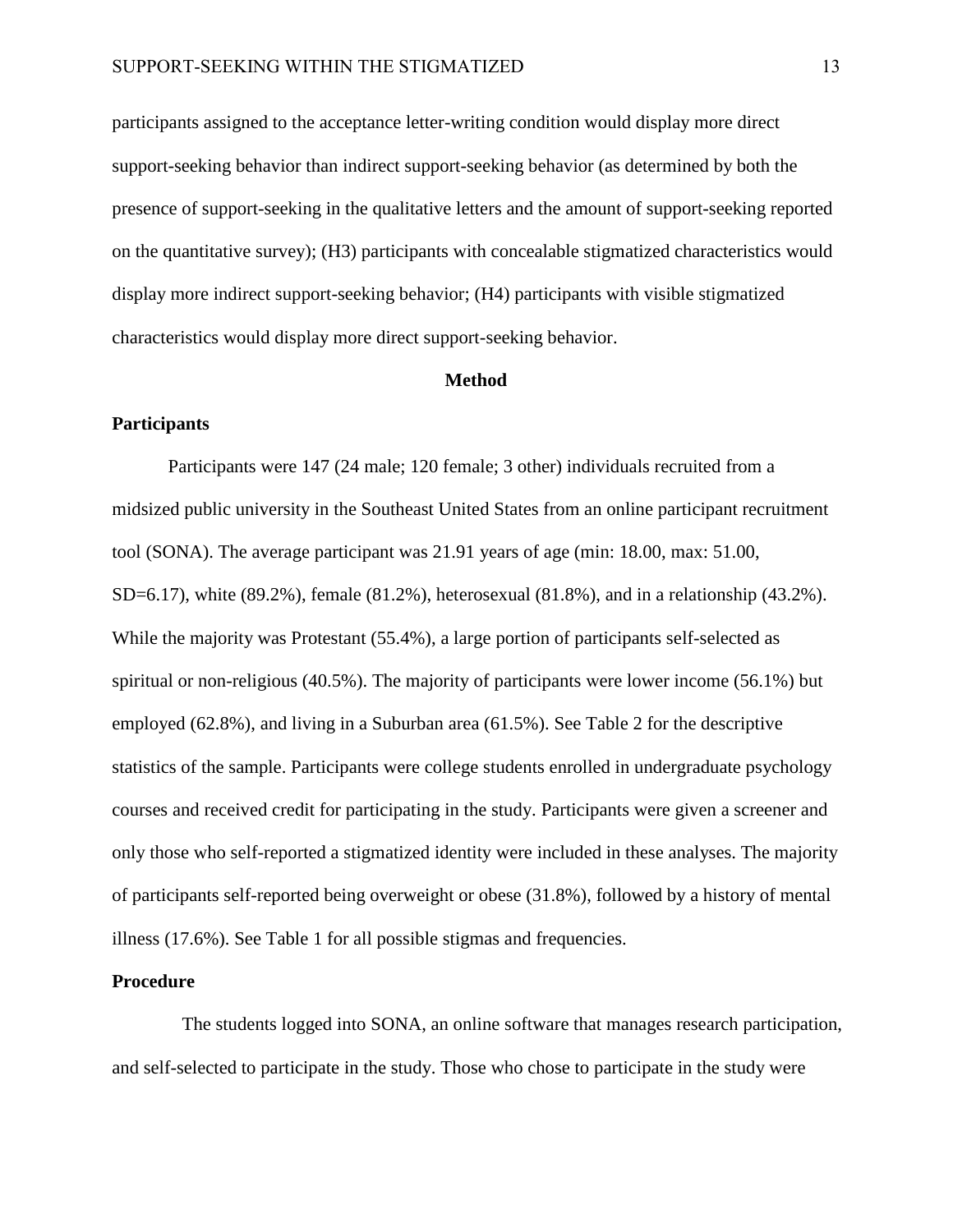redirected to an online survey tool (SurveyMonkey.com) where they first read a consent form. After reading the informed consent, participants entered their SONA ID and filled out demographic information (i.e., age, gender, sexual orientation, race, relationship status, employment status, income, geographic population, and religious denomination). Participants then selected their most central stigmatized characteristic from a list in the stigma questionnaire. After completing the questionnaire, participants who chose a stigmatized characteristic were randomly assigned to one of three conditions: acceptance, rejection, or neutral. Participants who chose a stigmatized characteristic received the instructions: "For the next part of the study, we would like for you to write a hypothetical letter. To be clear, hypothetical means that you won't actually send this letter to the person. For the writing task, we would like for you to think about a specific situation that happened in your life in which you have struggled due to the experience you indicated on the previous page and needed support."

The acceptance condition prompt for those who chose a stigmatized characteristic added: "For the next 15 minutes, please write a letter about that situation to a friend or family member who you know would be supportive of your identity and you as a person." If the condition was rejection, the additional prompt read: "For the next 15 minutes, please write a letter about that situation to a friend or family member who you know would be unsupportive of you as a person". If the condition was neutral, the additional prompt read: "For the next 15 minutes, please write a letter about that situation to a friend or family member whose opinion of your identity and you as a person, does not matter to you."

For those participants who chose no stigmatized characteristic from the list in the stigma questionnaire, they received the instructions, "For the next part of the study, we would like for you to write a hypothetical letter. To be clear, hypothetical means that you won't actually send this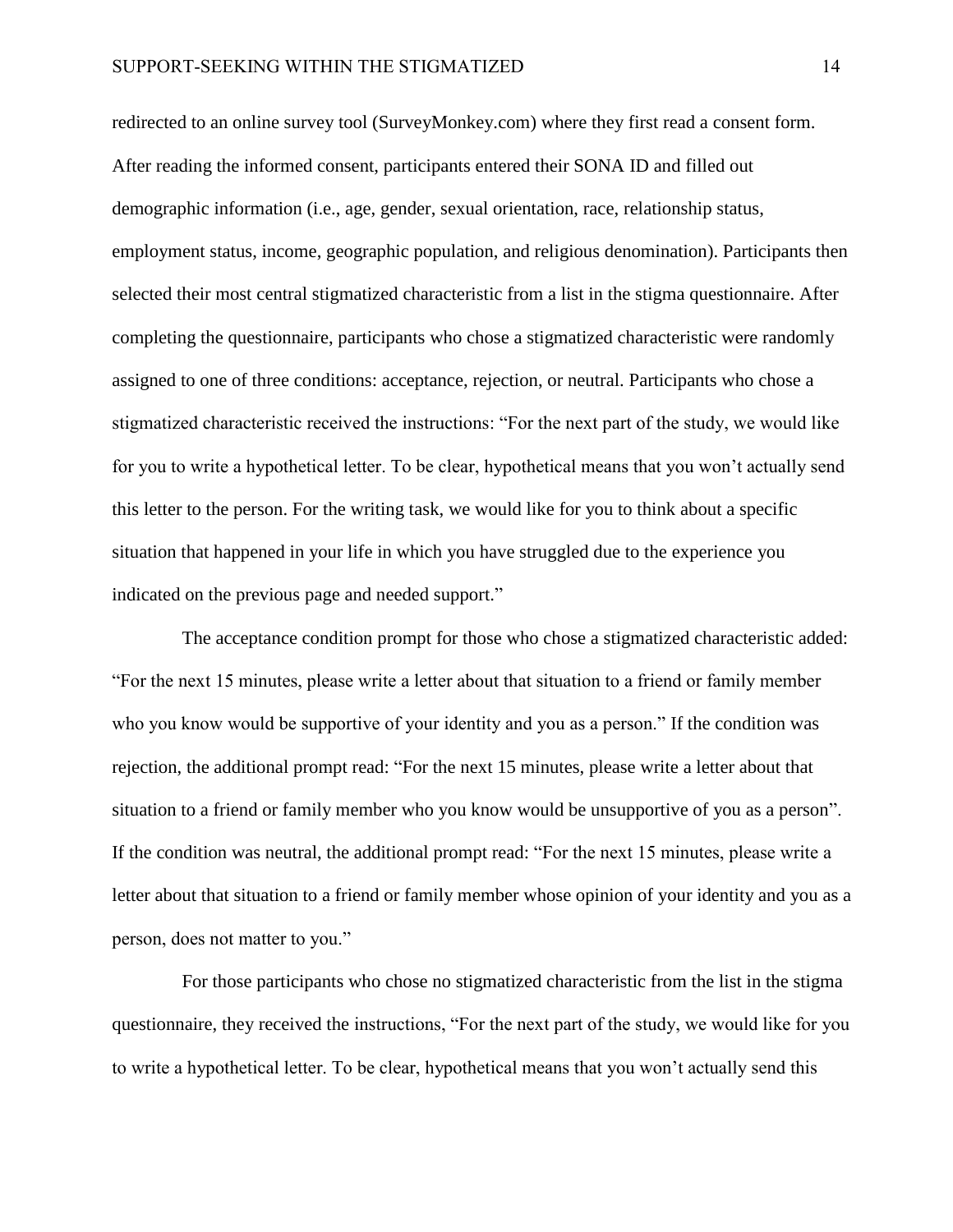letter to the person. For the writing task, we would like for you to think about a specific situation that happened in your life in which you have struggled and needed support." The no-stigma participants were randomly assigned to acceptance, rejection, or neutral conditions and received corresponding additional writing prompts identical to those participants who chose a stigmatized characteristic. After the letter writing portion is complete, participants completed a Social Activation scale (Mickelson & Williams, 2008).

## **Materials**

**Writing prompt for stigmatized characteristic - acceptance**. "For the next part of the study, we would like for you to write a hypothetical letter. To be clear, hypothetical means that you won't actually send this letter to the person. For the writing task, we would like for you to think about a specific situation that happened in your life in which you have struggled due to the experience you indicated on the previous page and needed support. For the next 15 minutes, please write a letter about that situation to a friend or family member who you know would be supportive of your identity and you as a person."

**Writing prompt for stigmatized characteristic – rejection**. "For the next part of the study, we would like for you to write a hypothetical letter. To be clear, hypothetical means that you won't actually send this letter to the person. For the writing task, we would like for you to think about a specific situation that happened in your life in which you have struggled due to the experience you indicated on the previous page and needed support. For the next 15 minutes, please write a letter about that situation to a friend or family member who you know would be unsupportive of your identity and you as a person."

**Writing prompt for stigmatized characteristic – neutral**. "For the next part of the study, we would like for you to write a hypothetical letter. To be clear, hypothetical means that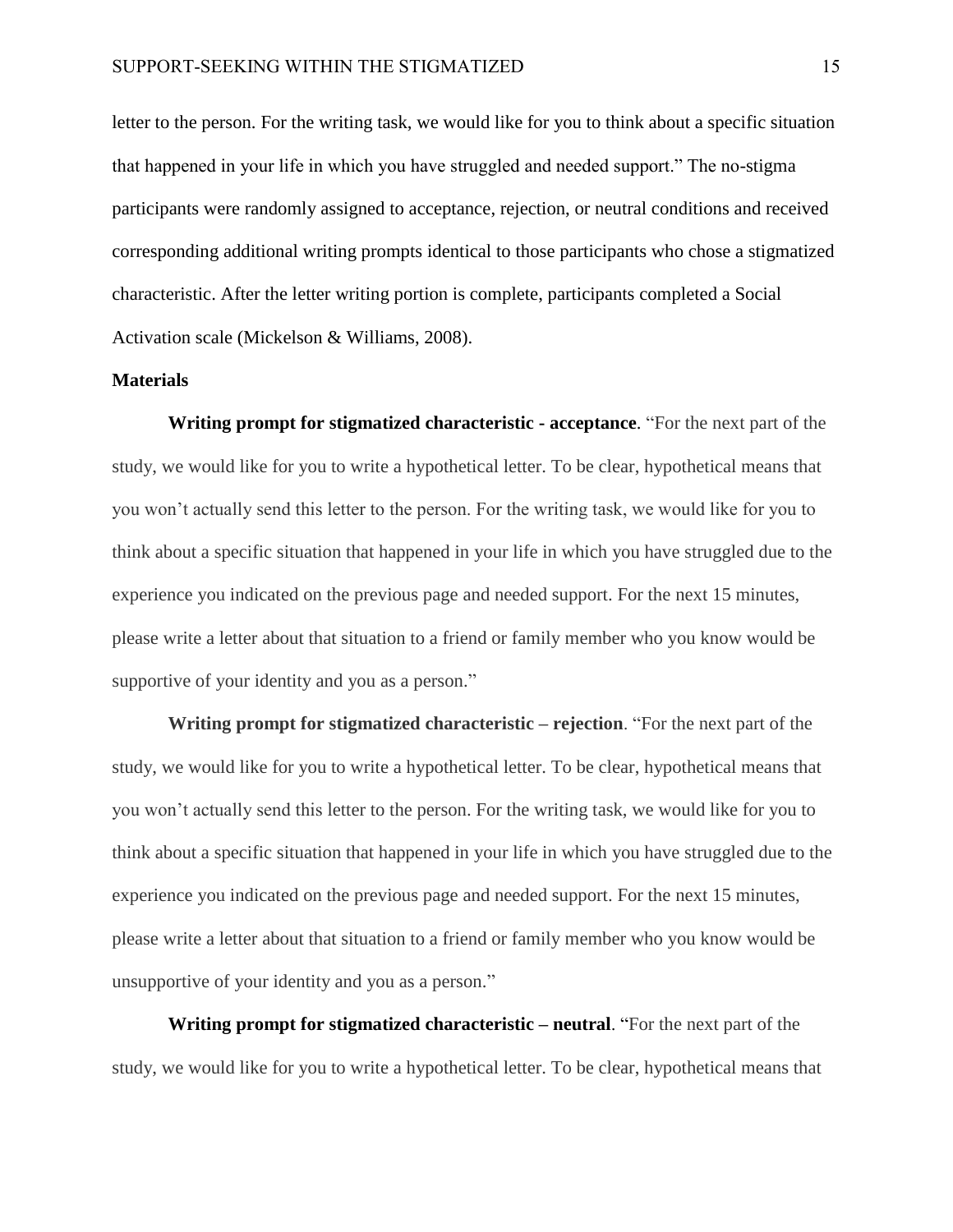you won't actually send this letter to the person. For the writing task, we would like for you to think about a specific situation that happened in your life in which you have struggled due to the experience you indicated on the previous page and needed support. For the next 15 minutes, please write a letter about that situation to a friend or family member whose opinion of your identity and you as a person, does not matter to you."

**Writing prompt for non-stigmatized - acceptance**. "For the next part of the study, we would like for you to write a hypothetical letter. To be clear, hypothetical means that you won't actually send this letter to the person. For the writing task, we would like for you to think about a specific situation that happened in your life in which you have struggled and needed support. For the next 15 minutes, please write a letter about that situation to a friend or family member who you know would be supportive of your identity and you as a person."

**Writing prompt for non-stigmatized – rejection**. "For the next part of the study, we would like for you to write a hypothetical letter. To be clear, hypothetical means that you won't actually send this letter to the person. For the writing task, we would like for you to think about a specific situation that happened in your life in which you have struggled and needed support. For the next 15 minutes, please write a letter about that situation to a friend or family member who you know would be unsupportive of your identity and you as a person."

**Writing prompt for non-stigmatized – neutral**. "For the next part of the study, we would like for you to write a hypothetical letter. To be clear, hypothetical means that you won't actually send this letter to the person. For the writing task, we would like for you to think about a specific situation that happened in your life in which you have struggled and needed support. For the next 15 minutes, please write a letter about that situation to a friend or family member whose opinion of your identity, and you as a person, does not matter to you."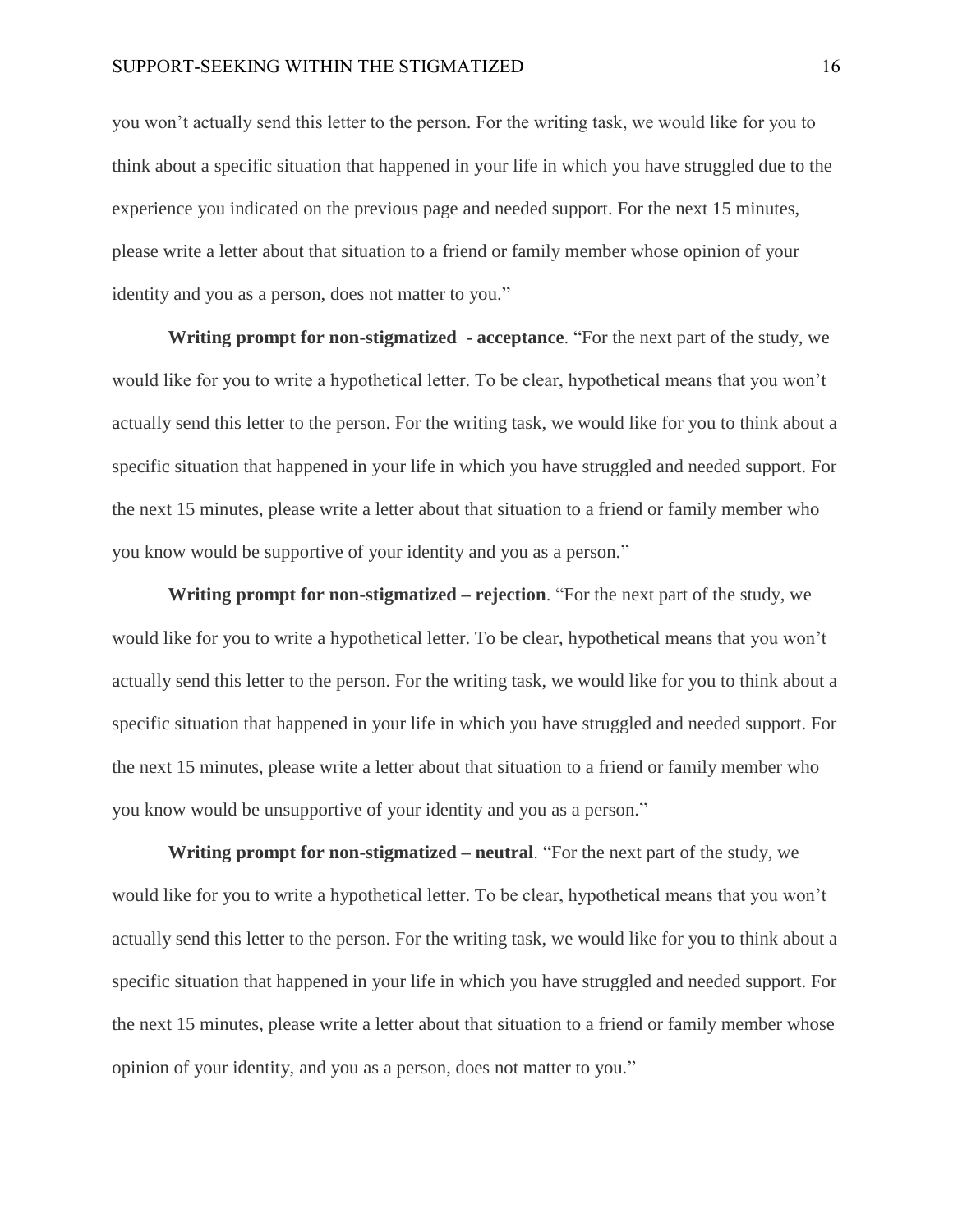**Demographics.** Socio-demographic factors such as age, race, and gender were assessed, including sexual orientation, relationship status, employment status, income, geographic population, and religious denomination.

**Support-seeking scale.** The Social Activation measure by Mickelson, K. D., & Williams, S. L. (2008) consists of twelve items that assess indirect and direct support-seeking behavior tendencies. The scale asks participants to rank how likely they are to use a behavior toward friends and family on a 4-point scale from "Never" to "Often". Questions exhibit both direct support-seeking behavior ("Give them details about the problems") and indirect supportseeking behavior ("Complain about your problems in a general way, without telling details or asking for any help"). Reliability was moderate for both the direct subscale ( $\alpha = .81$ ) and the indirect subscale ( $\alpha = .77$ ).

#### **Results**

## **Qualitative Coding and Findings**

Two independent coders read through transcribed letters, blind to the experimental condition of each participant. Each coder determined whether the letter had the presence of direct or indirect support-seeking. A third category of disclosure was added after the coding process began, given that some disclosed their stigmatized identity but did not ask for support directly. If both support-seeking and disclosure were present, coders noted those instances. Following independent coding, a third researcher directed the process of comparing codes and discussing to consensus any disagreements among the two coders.

51% of participants were randomly assigned to the acceptance condition, and 49% were randomly assigned to the rejection condition. Of the participants with a stigmatized identity, 59.2% had a concealable identity versus 40.8% with visible identity. Of those in the rejection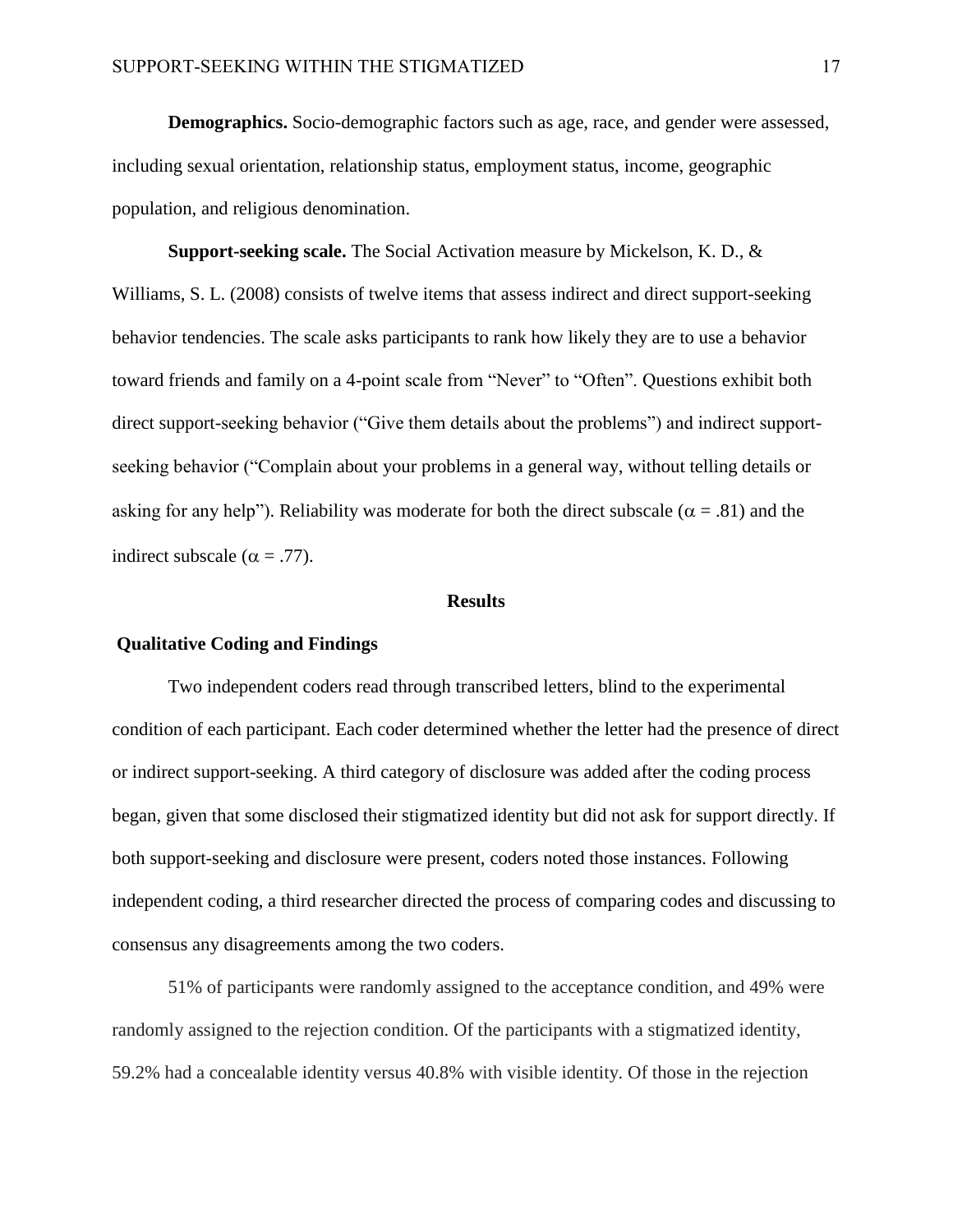condition, 55.1% (n = 27) had indirect support seeking in their letters versus 33.3% (n = 17) of those in the acceptance condition. Of those in the rejection condition,  $34.7\%$  (n = 17) had direct support seeking in their letters versus  $41.2\%$  (n = 21) of those in the acceptance condition. Of those in the rejection condition, 71.4% ( $n = 35$ ) had disclosure in their letters versus 66.7% ( $n =$ 34) of those in the acceptance condition.

In order to test whether these differences were statistically significant, chi-squared analyses were conducted through the cross-tabs option in the "Analyze-Descriptives" drop-down menu of SPSS. Results revealed a significant difference in the presence of indirect supportseeking strategies within the letters of those in the rejection condition versus the acceptance condition ( $\gamma(1) = 4.806$ ,  $p = .028$ ). No significant differences in the presence of either direct support-seeking ( $\chi(1) = .446$ ,  $p = .504$ ) or disclosure ( $\chi(1) = .265$ ,  $p = .607$ ) were found between the two conditions. In addition, no significant differences by type of stigmatized identity for disclosure  $(\gamma(1) = 1.141, p = ...286)$ , indirect support-seeking  $(\gamma(1) = .108, p = .742)$  or direct support-seeking  $(\gamma(1) = .004, p = .947)$ .

## **Quantitative Support Seeking Findings**

In order to test hypotheses 1 and 2, two regression analyses were conducted. First, indirect support-seeking was regressed on the experimental condition (rejection vs acceptance). A dummy variable with "0" representing the rejection condition and "1" representing the acceptance condition was used. Second, direct support-seeking was regressed on the experimental condition variable. The constant in the output of these analyses represents the rejection condition, and the B-coefficient indicates the change in outcome for those in the acceptance condition.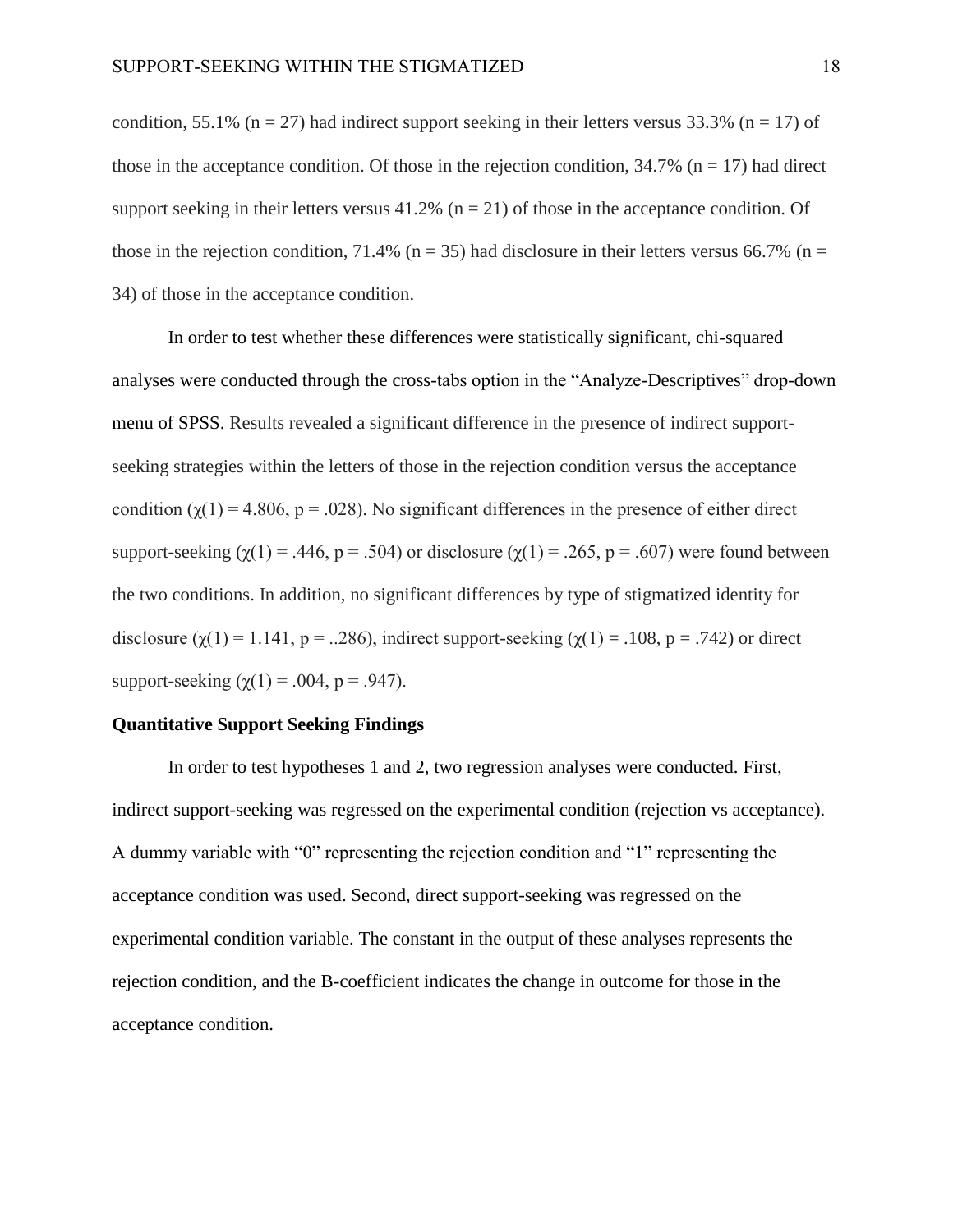Hypotheses 3 and 4 were tested similarly with the exception of indirect and direct support-seeking being regressed on a dummy variable representing concealable versus visible stigmatized identity. The dummy variable had "0" representing concealable and "1" representing visible identities. The constant in the output of these analyses represents the concealable variable, and the B-coefficient indicates the change in the outcome for those with visible identity. There was no significant effect for any relationships at the p<.05 level.

Hypothesis testing for the quantitative scale revealed non-significant findings. As a follow up, we conducted a posthoc analysis which included examining the possibility that there is an interaction between condition and stigma type (concealable versus visible). Results of moderated regression revealed a significant interaction between concealed and visible identities for indirect support-seeking based on whether participants were in the acceptance or rejection condition. A simple slopes analysis (and ANOVA afterward to see exact means) revealed a significant effect of condition on indirect support-seeking for those with a visible stigma. Specifically, more indirect support-seeking was indicated in the acceptance condition for those with visible identities.

#### **Discussion**

Previous research has shown that those with stigmatized identities would benefit from support (Cohen & Wills, 1985), but the way in which they seek support may depend on different factors (Downey & Feldman, 1996; Macdonald & Morley, 2001; Major et al., 1990), and how they seek support can decide if they receive it (Barbee & Cunningham, 1995; Chaudoir & Fisher, 2010; Major, et al., 1990; Tubbs, 1988). In this study, we examined how often indirect and direct support-seeking behaviors were displayed when primed for rejection, acceptance, or a neutral response in people with a stigmatized identity. Additionally, we examined if the stigmatized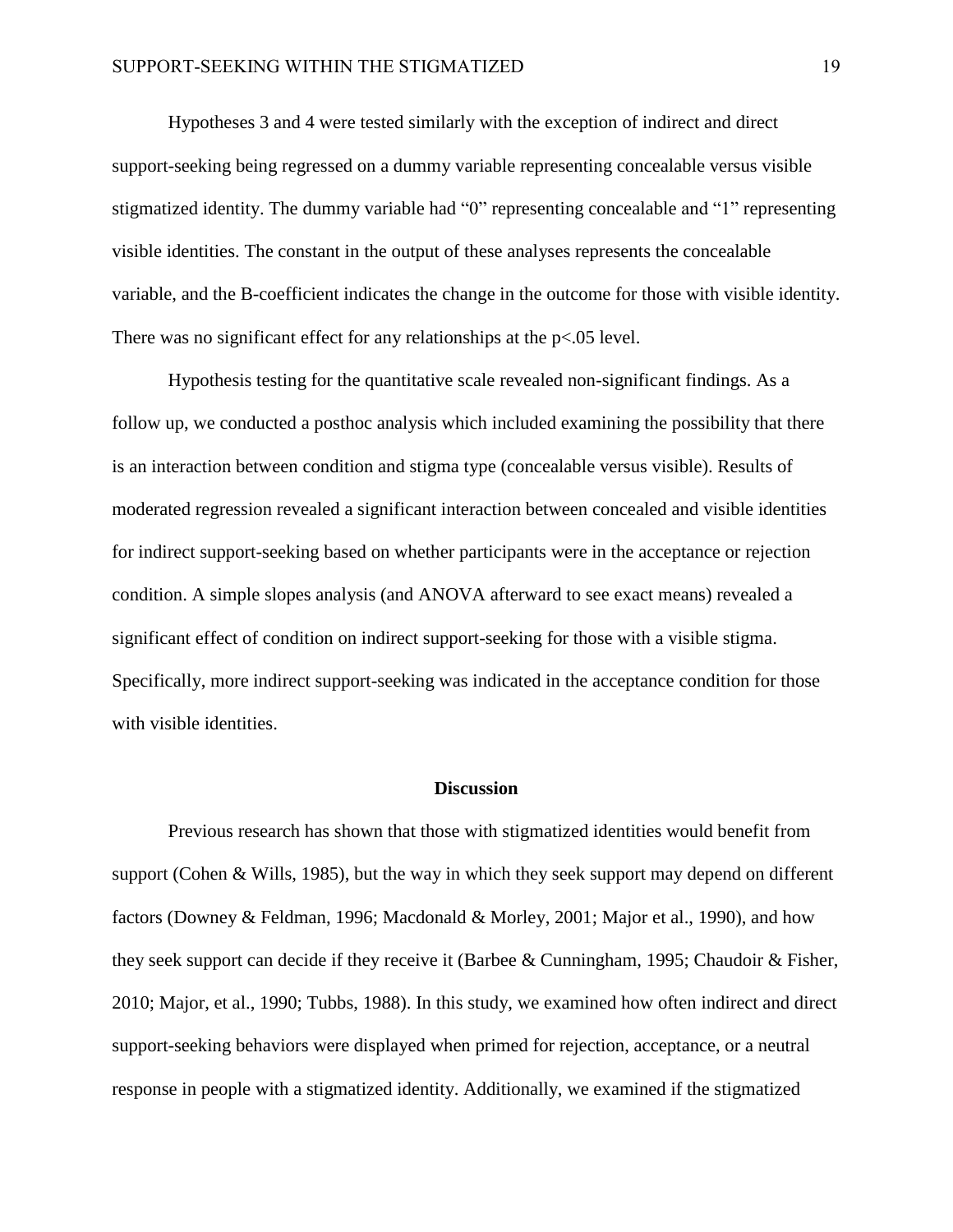identity being concealable or visible played a role in the frequency or type of support-seeking behavior.

I hypothesized that participants assigned to the rejection letter-writing condition would exhibit more indirect support-seeking behavior than direct support-seeking behavior (as determined by both the presence of seeking in the qualitative letters and the amount of supportseeking reported on the quantitative survey). Results support a significant difference in the presence of indirect support-seeking strategies within the letters of those in the rejection condition versus the acceptance condition. Participants in the rejection condition displayed more indirect support-seeking (51.1%) in their letters versus those in the acceptance condition (33.3%). This supports current theory that those who anticipate a negative response, in this case, rejection, will seek support more indirectly, in order to appear less vulnerable (Chaudoir & Fisher, 2010; Major, et al., 1990).

In contrast to what was expected, no significant relationship was found to support the latter three hypotheses. This could be due, in part, to the limitations of the study, which will be explained further. There was, however, a significant posthoc interaction revealing that those with a visible stigmatized identity had more indirect support-seeking within the context of acceptance. This finding is conflicts with my hypothesis that participants with visible stigmatized characteristics would display more direct support-seeking behavior. One possible explanation for why individuals with a visible stigmatized characteristic might seek support indirectly in a situation in which they expect acceptance could be due to the nature of their stigmatized identity. Disclosure is an inherent part of direct support-seeking, but in the case of visible stigmatized identities, their identity is already apparent. This could help explain why those with visible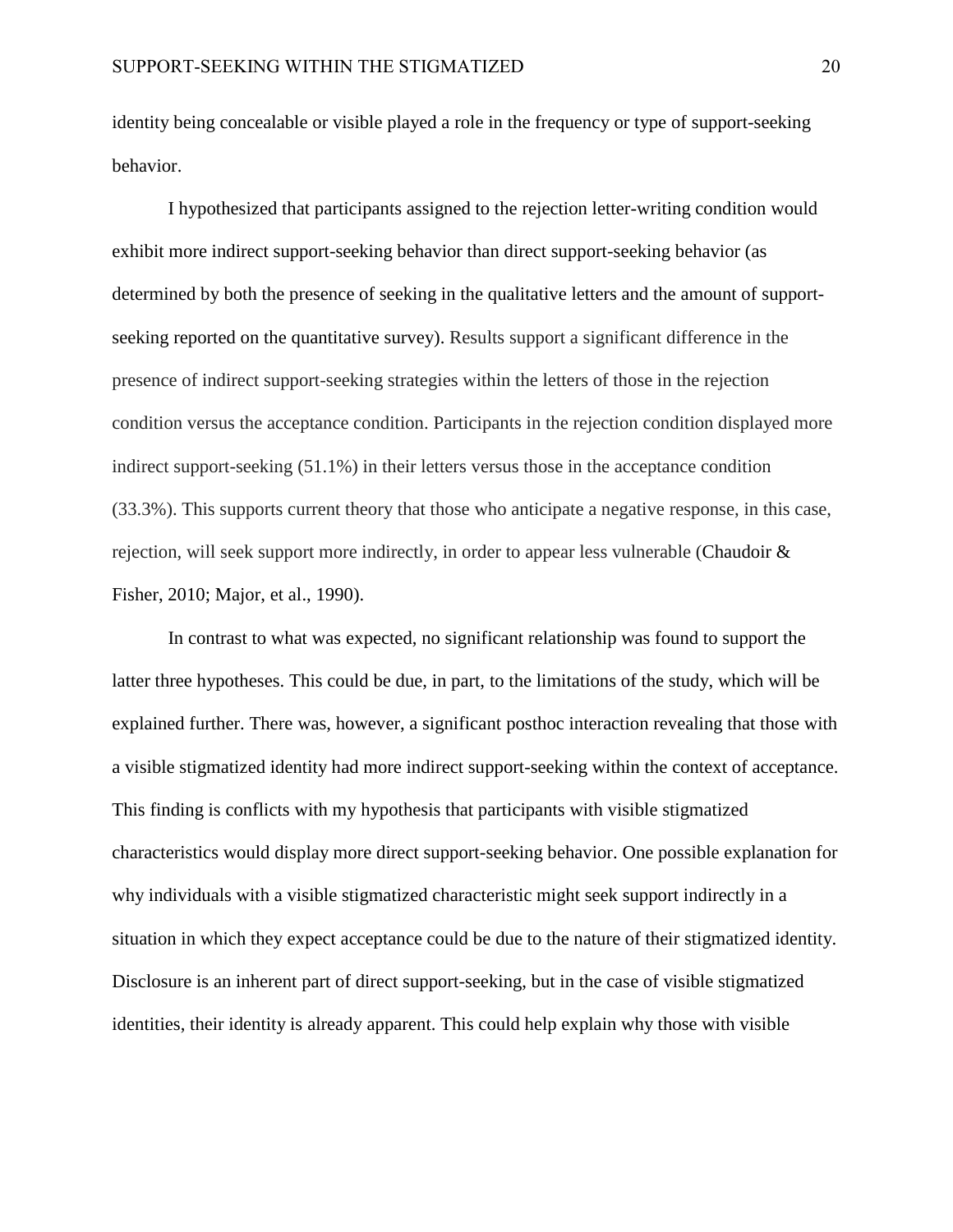stigmatized identities seek support more indirectly. More research needs to be conducted to determine if this is a finding consistent in the lives of those with visible identities.

## **Limitations**

There were several limitations to the study that should be considered when interpreting the findings. The sample of participants was relatively homogenous, as the majority was white, female, and straight. This lack of diversity may make the results less generalizable to the larger population of those with stigmatized identities. Also, the nature of the letter writing in this study may not be conducive to actual support-seeking processes, as indirect support-seeking can be non-verbal (e.g., appearing sad but not stating why). Because of this, coding for indirect supportseeking within letters does not permit subtle ways of support seeking in an indirect way. Future directions would include a more diverse sample, as well as more in-depth study designs, including video recorded lab interactions with support network members, and follow up interviews to uncover the subtle nature of indirect support-seeking processes.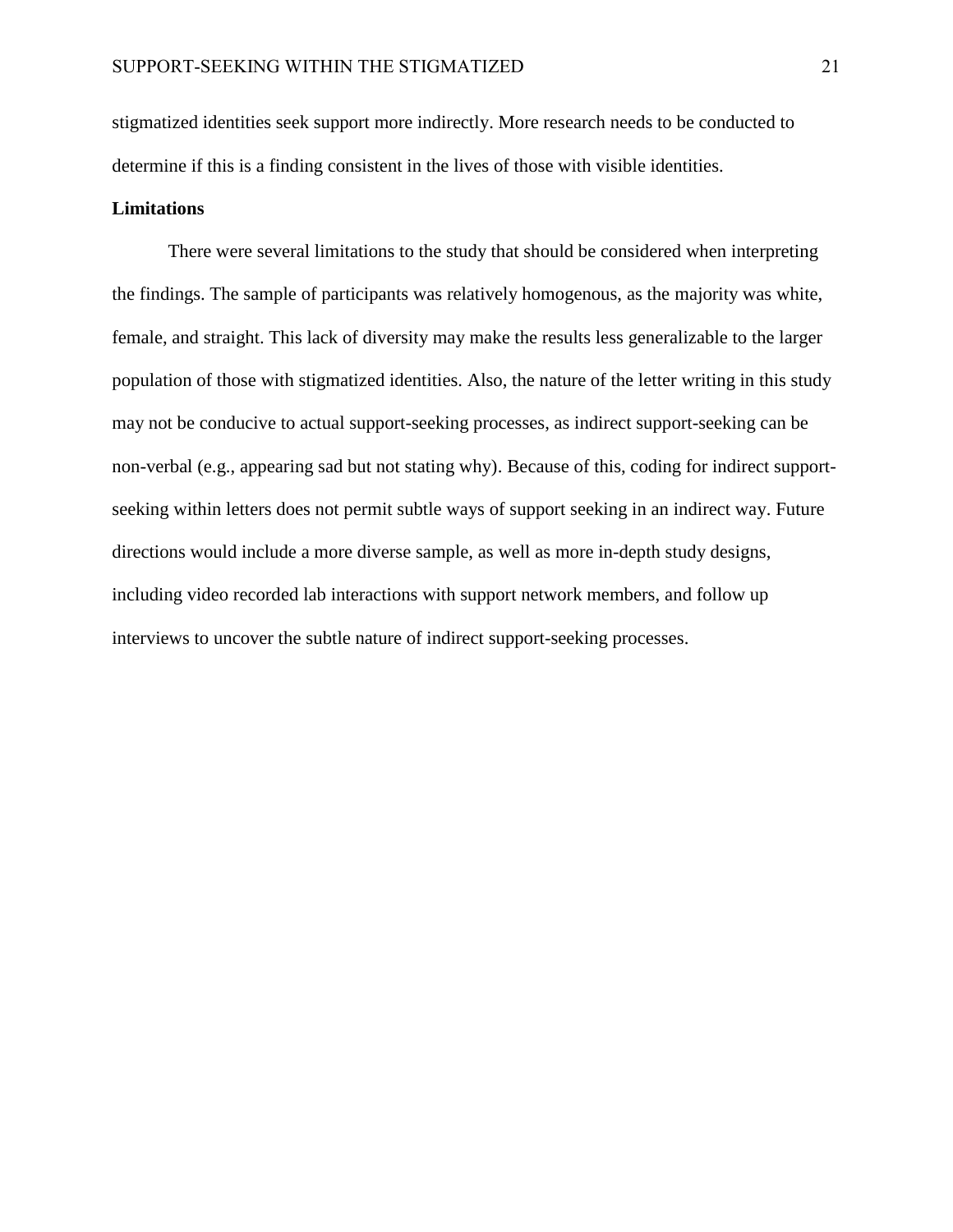#### **References**

- Bagalman, E., & Napili, A. (2013). Prevalence of mental illness in the United States: Data sources and estimates. Congressional Research Service, Library of Congress.
- Buckley, K., Winkel, R., & Leary, M. (2004). Reactions to acceptance and rejection: Effects of level and sequence of relational evaluation. *Journal of Experimental Social Psychology*, 40, 14 –28.
- Centers for Disease Control and Prevention (2011). Racial or Ethnic Variation. Retrieved from <http://www.cdc.gov/cancer/dcpc/data/ethnic.htm>
- Chaudoir, S. R., & Fisher, J. D. (2010). The disclosure processes model: Understanding disclosure decision making and postdisclosure outcomes among people living with a concealable stigmatized identity. *Psychological Bulletin*, *136*(2), 236.
- Cohen, S., & Wills, T. A. (1985). Stress, social support, and the buffering hypothesis. *Psychological Bulletin*, *98*(2), 310.
- Crocker, J., Major, B., & Steele, C. (1998). Social stigma. *The Handbook of Social Psychology*, *2*, 504-553.
- Downey, G., & Feldman, S. I. (1996). Implications of rejection sensitivity for intimate relationships. *Journal of Personality and Social Psychology*, *70*(6), 1327.

Goffman, E. (2009). Stigma: Notes on the management of spoiled identity. Simon and Schuster.

Kessler, R. C., Andrews, G., Colpe, L. J., Hiripi, E., Mroczek, D. K., Normand, S. L., ... & Zaslavsky, A. M. (2002). Short screening scales to monitor population prevalences and trends in non-specific psychological distress. *Psychological Medicine*, *32*(06), 959-976.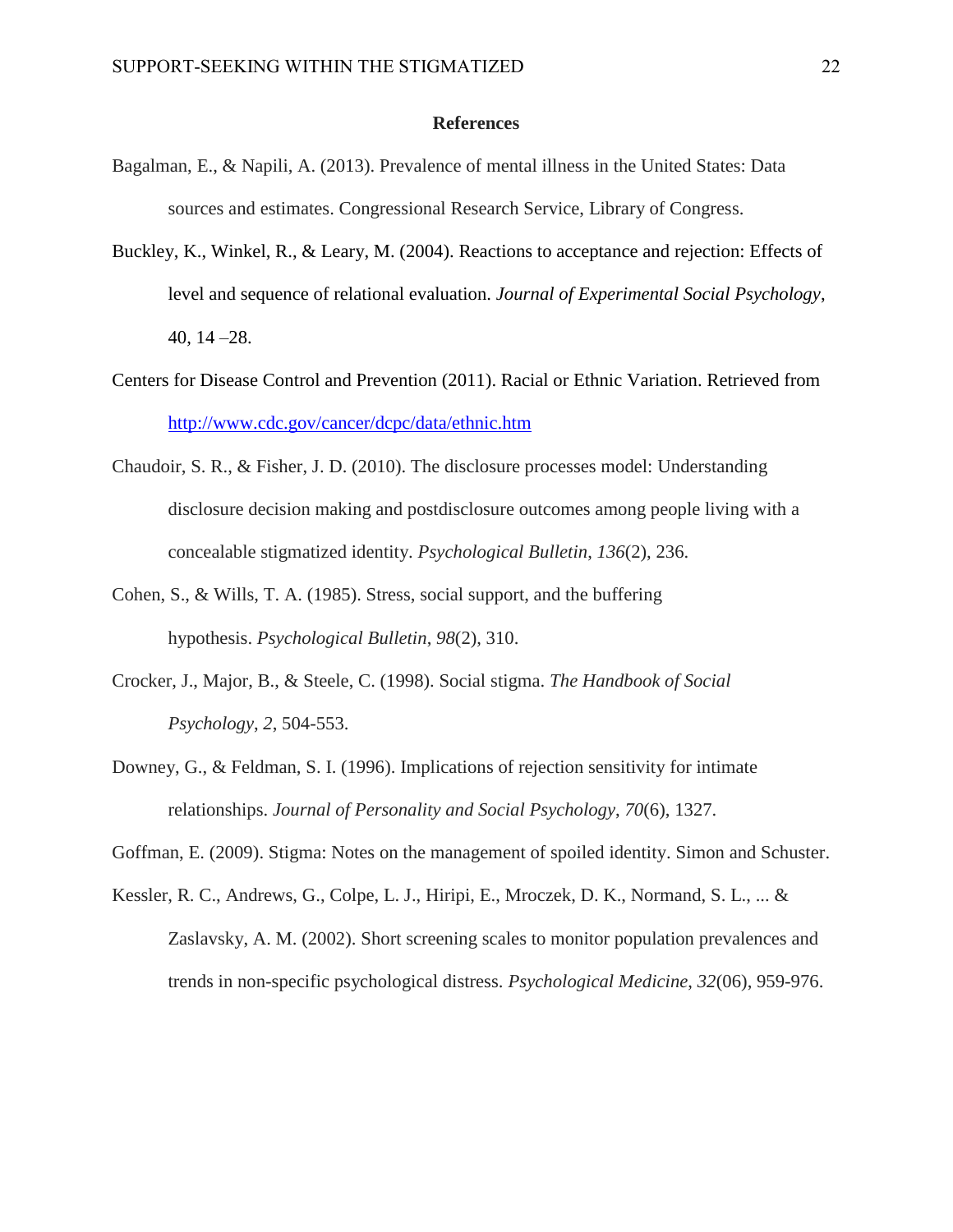- Major, B., Cozzarelli, C., Sciacchitano, A. M., Cooper, M. L., Testa, M., & Mueller, P. M. (1990). Perceived social support, self-efficacy, and adjustment to abortion. *Journal of Personality and Social Psychology*, *59*(3), 452.
- Major, B., Mendes, W. B., & Dovidio, J. F. (2013). Intergroup relations and health disparities: A social psychological perspective. *Health Psychology*, *32*(5), 514.
- Major, B., & O'Brien, L. T. (2005). The social psychology of stigma. *Annu. Rev. Psychol.*, *56*, 393-421.
- Malone, G. P., Pillow, D. R., & Osman, A. (2012). The general belongingness scale (GBS): Assessing achieved belongingness. *Personality and Individual Differences*, *52*(3), 311- 316.
- Meyer, I. H. (2003). Prejudice, social stress, and mental health in lesbian, gay, and bisexual populations: conceptual issues and research evidence.*Psychological bulletin*, *129*(5), 674.
- National Center for Health Statistics (2003). Health United States 2003 with chartbook on trends in the health of Americans . Hyattsville, MD: U.S. Government Printing Office.
- Nelson, A. (2002). Unequal treatment: confronting racial and ethnic disparities in health care. *Journal of the National Medical Association*, *94*(8), 666.
- Tubbs, S. (1978/1988). A Systems Approach to Small Group Interaction (3rd ed.). New York: Random House. (Original work published 1978).
- Williams, S. L., & Mickelson, K. D. (2008). A paradox of support seeking and rejection among the stigmatized. *Personal Relationships*, *15*(4), 493-509.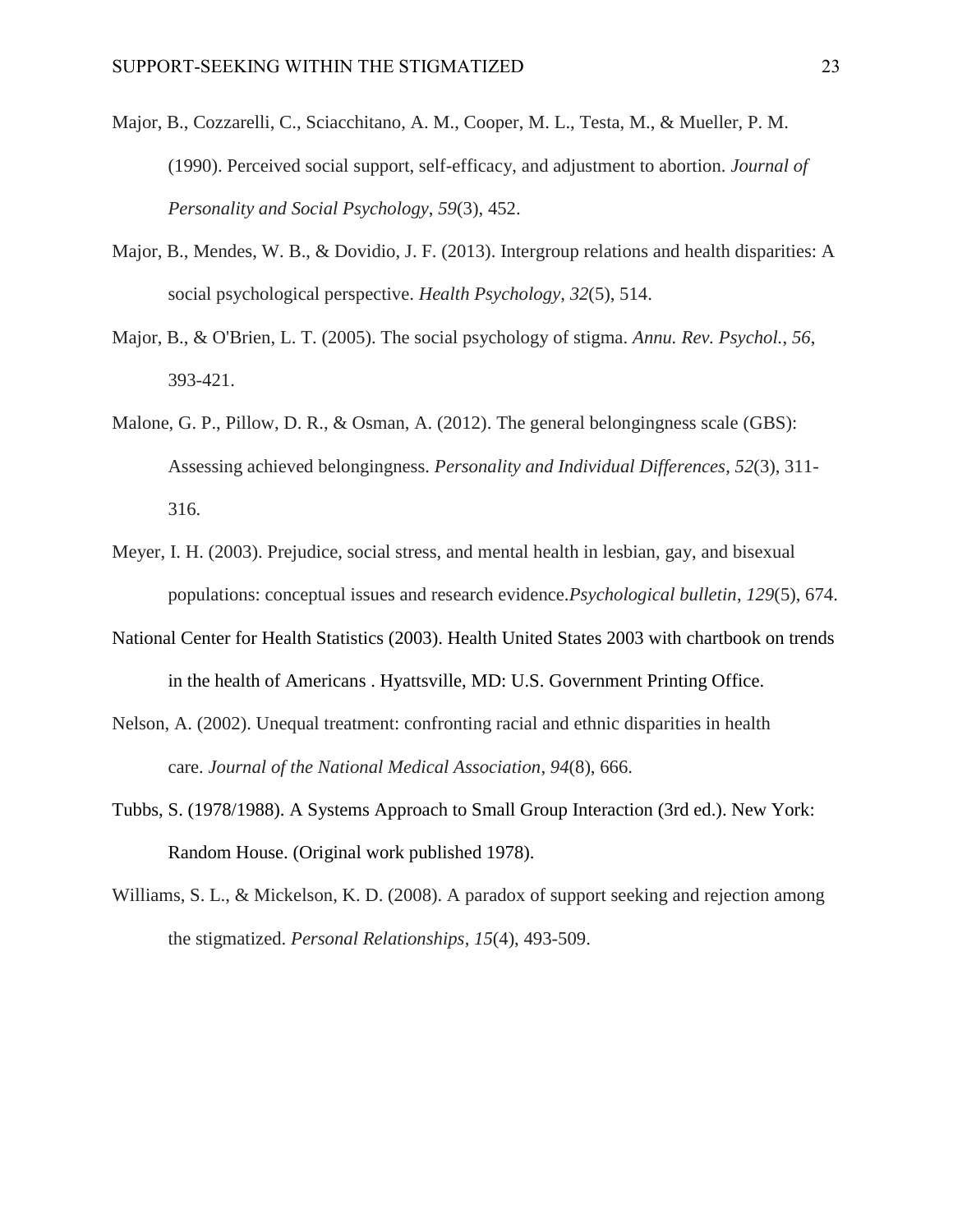*Table 1. Statistics of Stigmatized Characteristics.*



Table 1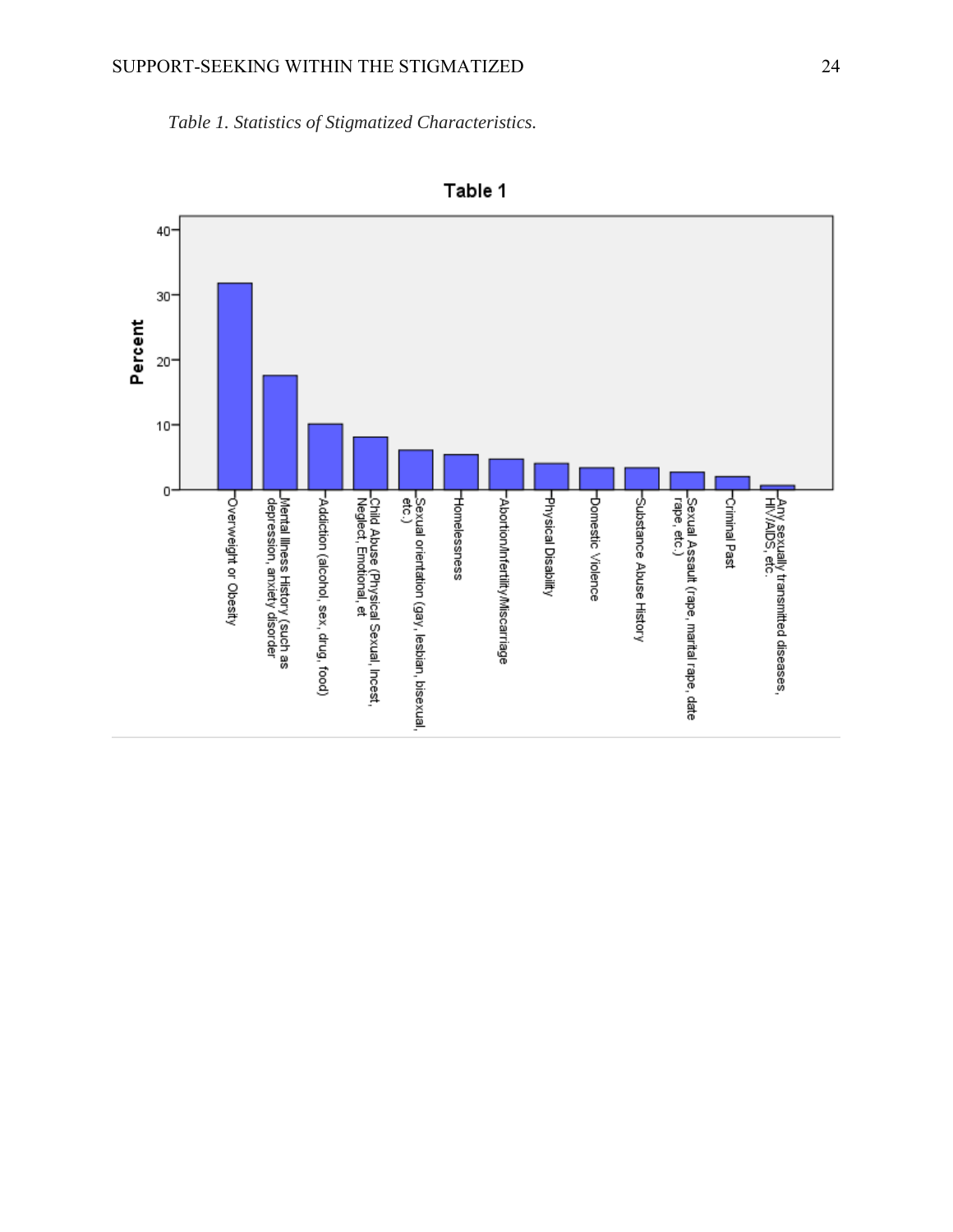| Main Study                      | М     | <u>SD</u> | N   | $\frac{0}{0}$ |
|---------------------------------|-------|-----------|-----|---------------|
| Variable                        | 21.91 |           |     |               |
| $1. \text{Age}$                 |       | 6.19      | 147 |               |
|                                 |       |           |     |               |
| 2. Gender                       |       |           |     |               |
| Female                          |       |           | 120 | 81.6%         |
|                                 |       |           |     |               |
| Gender queer/neutral/Two-spirit |       |           | 3   | 2.0%          |
|                                 |       |           |     |               |
| Male                            |       |           | 24  | 16.3%         |
| 3. Sexual Orientation           |       |           |     |               |
|                                 |       |           |     |               |
| Asexual                         |       |           | 6   | 4.1%          |
| <b>Bisexual</b>                 |       |           | 8   | 5.4%          |
|                                 |       |           |     |               |
| Heterosexual                    |       |           | 120 | 81.6%         |
| Homosexual                      |       |           | 7   | 4.8%          |
|                                 |       |           |     |               |
| Pansexual                       |       |           | 4   | 2.7%          |
| Other                           |       |           | 2   | 1.4%          |
| 4. Race                         |       |           |     |               |
|                                 |       |           |     |               |
| Alaskan Native/Native American  |       |           | 4   | 2.7%          |
| Asian/Asian-American            |       |           | 4   | 2.7%          |
| Black/African-American          |       |           | 10  | 6.8%          |
| Caucasian/White                 |       |           | 132 | 89.9%         |
| Hispanic                        |       |           | 2   | 1.4%          |
| Pacific Islander                |       |           | 1   | 0.7%          |
|                                 |       |           |     |               |
| 5. Relationship Status          |       |           |     |               |
| Single                          |       |           | 57  | 38.8%         |
| In a Relationship               |       |           | 63  | 42.9%         |
| Cohabitating                    |       |           | 14  | 9.5%          |
| Separated                       |       |           | 1   | 0.7%          |

*Table 2. Descriptive Statistics of Sample (N = 147).*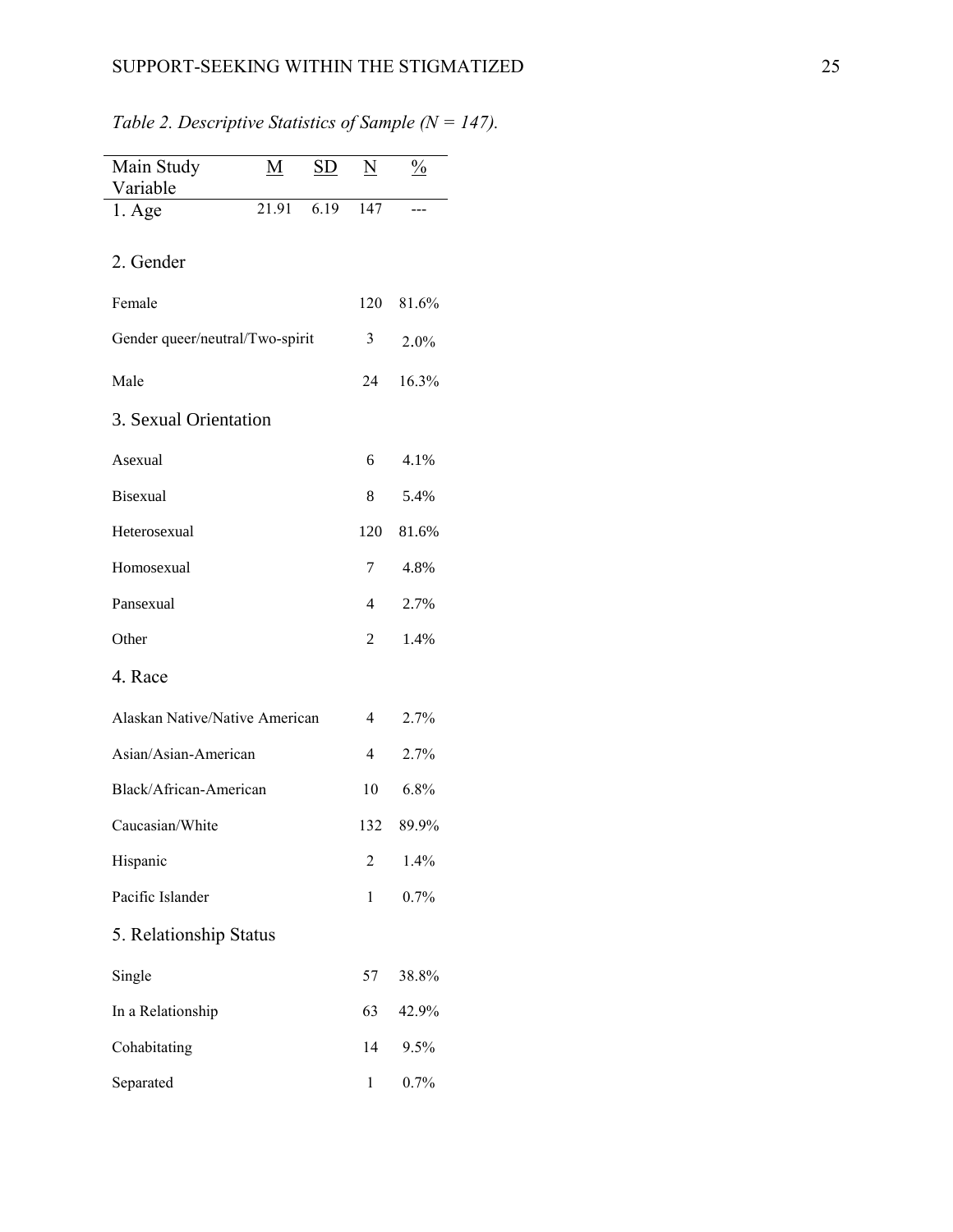| Main Study                           | <u>M</u> | <u>SD</u> | $\underline{\rm N}$ | $\frac{0}{0}$ |
|--------------------------------------|----------|-----------|---------------------|---------------|
| Variable                             |          |           |                     |               |
| Married                              |          |           | 10                  | 6.8%          |
| Domestic partnership                 |          |           | 2                   | 1.4%          |
| 6. Employment Status                 |          |           |                     |               |
| Employed                             |          |           | 92                  | 62.6%         |
| Unemployed                           |          |           | 55                  | 37.4%         |
| 7. Income                            |          |           |                     |               |
| Low income                           |          |           | 82                  | 55.8%         |
| Low-middle income                    |          |           | 33                  | 22.4%         |
| Middle income                        |          |           | 26                  | 17.7%         |
| Upper-middle income                  |          |           | 3                   | 2.0%          |
| Upper income                         |          |           | 3                   | 2.0%          |
| 8. Geographic Location               |          |           |                     |               |
| Urban (over 100,000 residents)       |          |           | 20                  | 13.6%         |
| Suburban (10,000-100,000 resident)   |          |           |                     | 61.9%         |
| Rural (less than 10,000 residents)   |          |           |                     | 24.5%         |
| 8. Religion                          |          |           |                     |               |
| Protestant (e.g., Baptist, Church of |          |           | 82                  | 55.8%         |
| Christ, Lutheran, etc.)              |          |           |                     |               |
| Catholic                             |          |           | 6                   | 4.1%          |
| Muslim                               |          |           | 1                   | 0.7%          |
| Hindu                                |          |           | $\mathbf{1}$        | 0.7%          |
| Non-religious                        |          |           | 28                  | 19%           |
| Spiritual                            |          |           | 31                  | 21.1%         |
| Other                                |          |           | 5                   | 3.5%          |
|                                      |          |           |                     |               |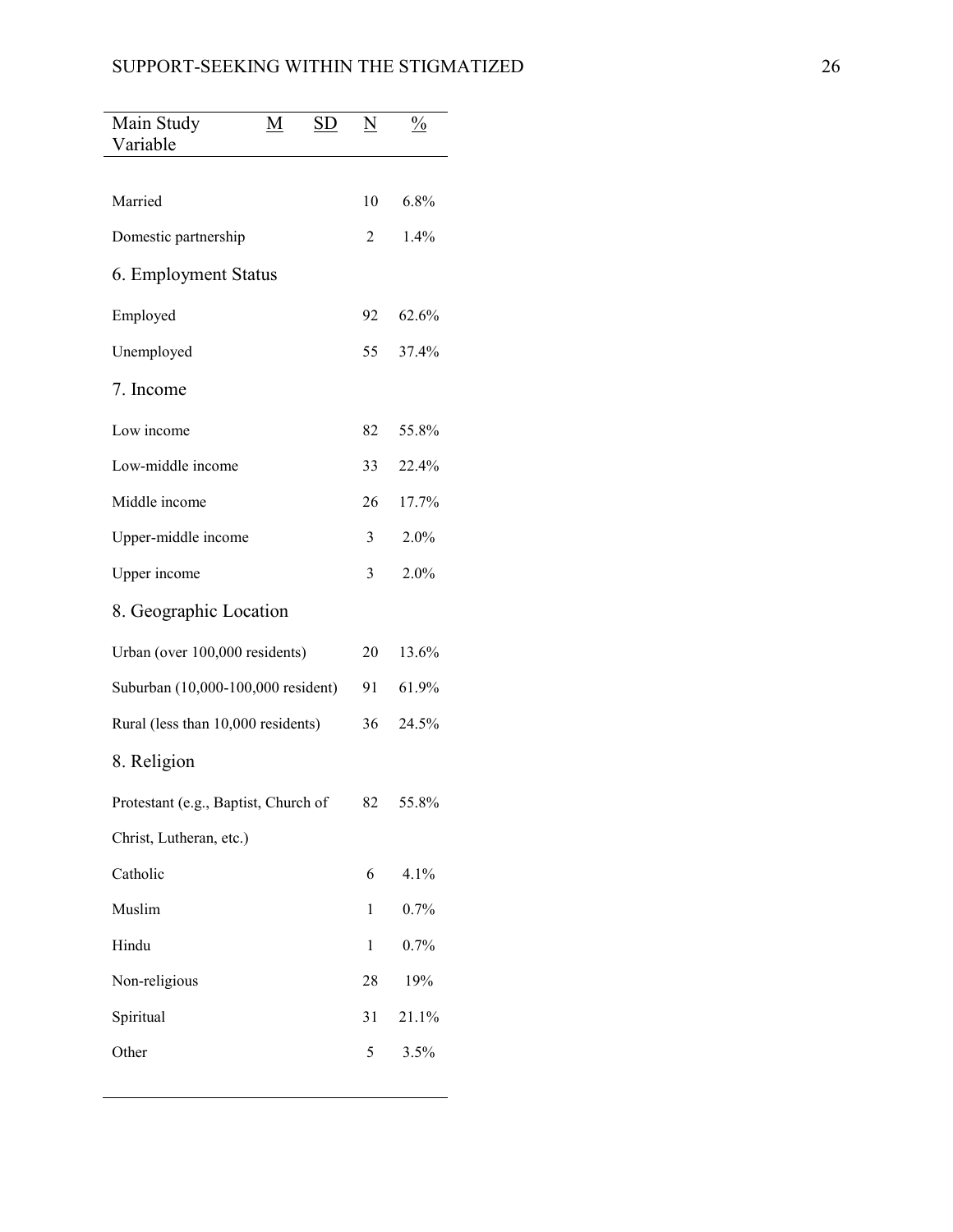|             | Indirect |           |                             | Direct      |           |      |
|-------------|----------|-----------|-----------------------------|-------------|-----------|------|
|             | B        | <b>SE</b> | β                           | $\mathbf b$ | <b>SE</b> | β    |
| Condition   | .063     |           | $.117$ $.054$ $.041$ $.146$ |             |           | .028 |
| Stigma Type | - 039    | -099      | $-.033$                     | .106        | .123      | -071 |

*Table 3. Regression Analysis for Examining Support Seeking (Quantitative)*

 $p < .05.$  \*  $p < .01.*$ \*  $p < .001.*$ \*\*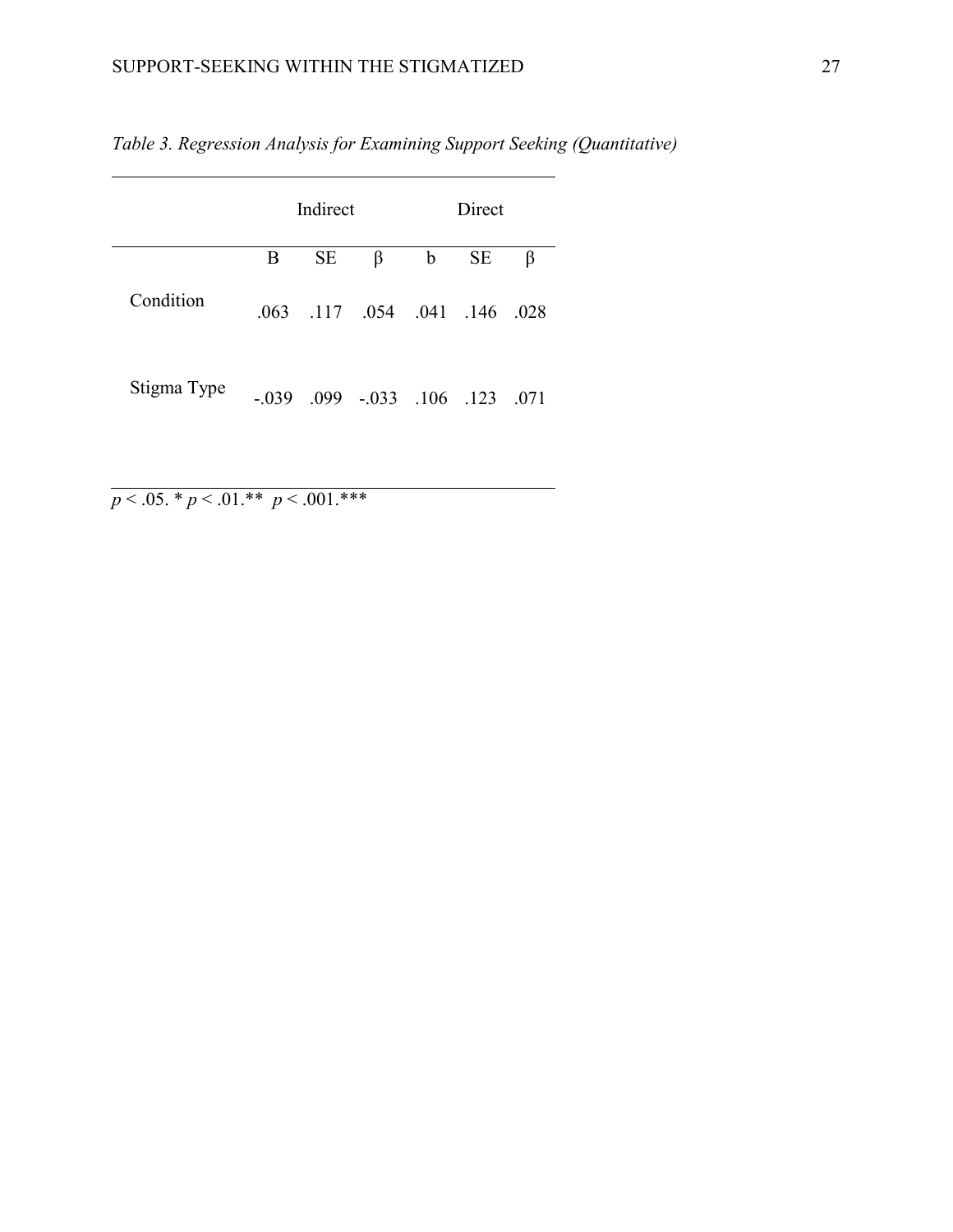## **Appendix**

# **Demographics**

# **1. How old are you (in years)?**

## **2. Please indicate your gender (check all that apply).**

- a. Intersex
- b. Female
- c. Gender queer/Gender neutral/Two-spirit
- d. Male
- e. Transgender (Female to Male)
- f. Transgender (Male to Female)
- g. Other (Please indicate)

# **3. Please indicate your sexual orientation.**

- a. Asexual
- b. Bisexual
- c. Heterosexual
- d. Homosexual
- e. Pansexual
- f. Other (Please indicate)

## **4. Please indicate your race/ethnicity (check all that apply).**

- a. Alaskan Native/Native American
- b. Asian/Asian-American
- c. Black/African-American
- d. Caucasian/White
- e. Hispanic
- f. Pacific Islander
- g. Other (Please indicate)

## **5. Please describe your current relationship status.**

- a. Single
- b. In a relationship
- c. Cohabitating
- d. Separated
- e. Married
- f. Domestic Partnership

## **6. Are you currently working a paid job?**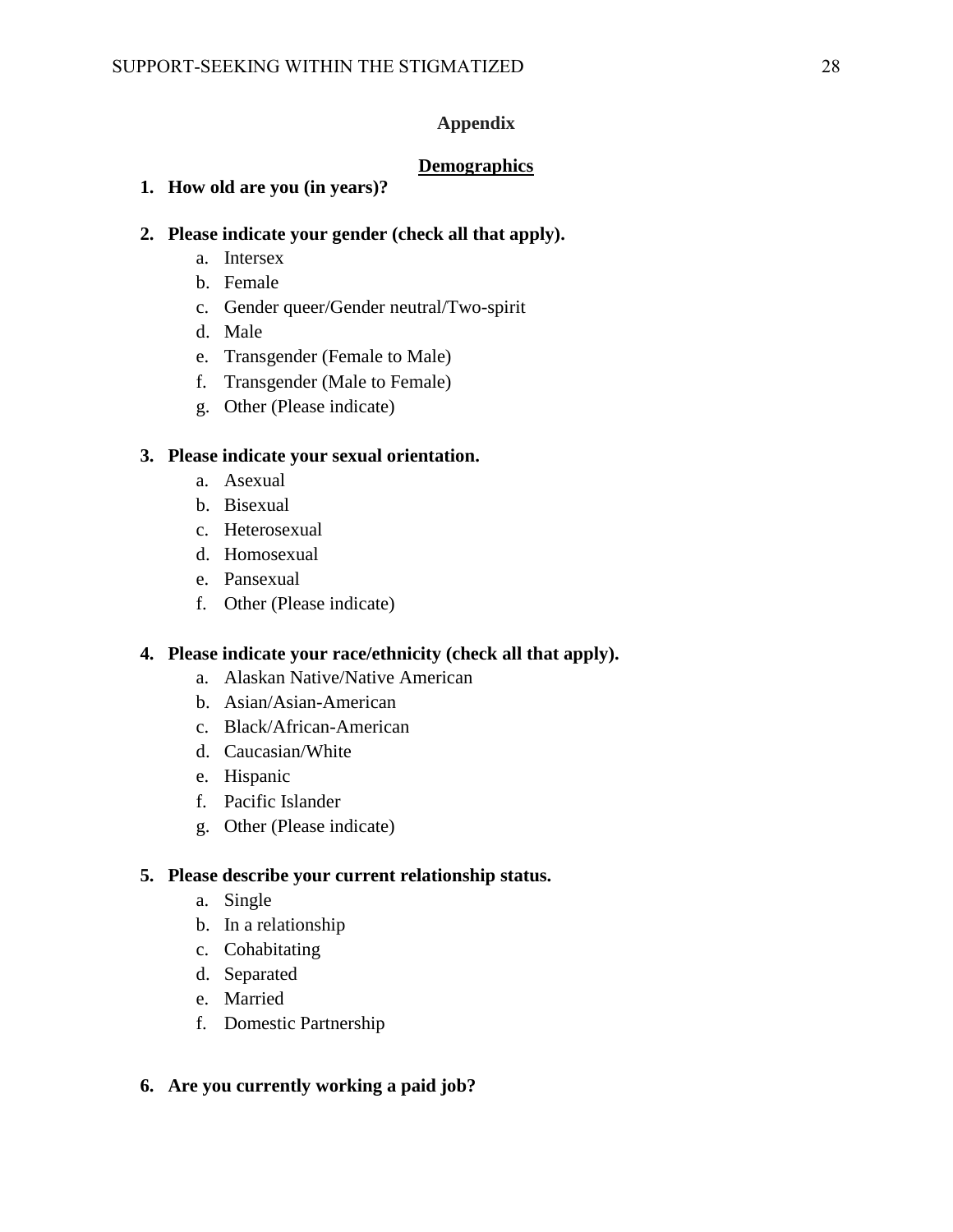- a. Yes
- b. No

# **7. How would you classify your personal financial situation?**

- a. Low income
- b. Low-middle income
- c. Middle income
- d. Upper-middle income
- e. Upper income

# **8. Please indicate what kind of area you currently live in.**

- a. Urban (over 100,000 residents)
- b. Suburban (10,000-100,000 residents)
- c. Rural (less than 10,000 residents)

# 9. **My religious denomination is…**

- a. Protestant (e.g., Baptist, Church of Christ, Lutheran, etc.)
- b. Catholic
- c. Jewish
- d. Muslim
- e. Buddhist
- f. Hindu
- g. I am non-religious
- h. I am spiritual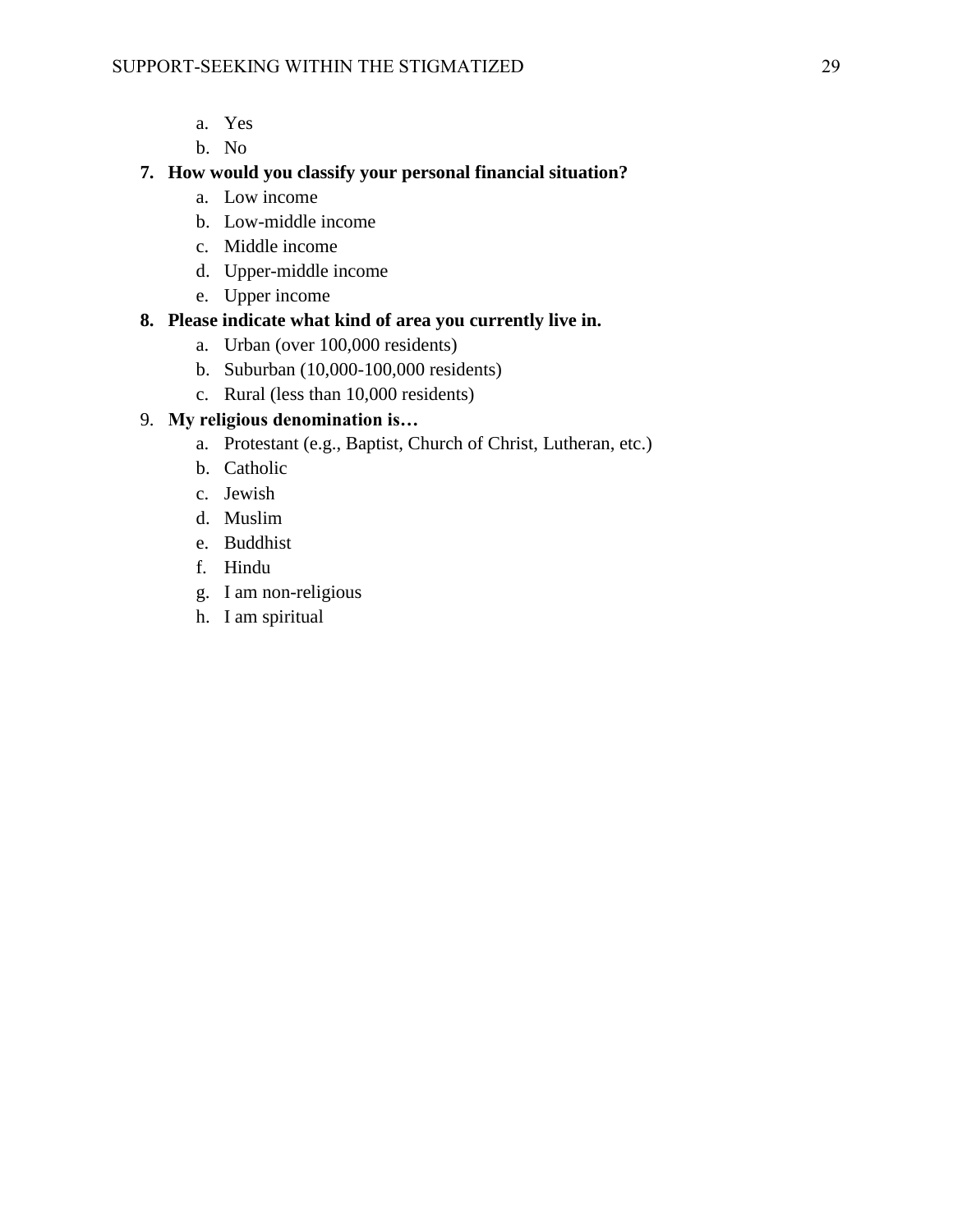## **Life Experiences**

- Please indicate ONE of the following that you have experienced that you think about often:
- \_\_\_\_ Homelessness
- \_\_\_\_ Substance Abuse History
- \_\_\_\_ Sexual orientation (gay, lesbian, bisexual, etc.)
- \_\_\_\_ **Overweight or Obesity**
- \_\_\_\_ Domestic Violence
- \_\_\_\_ Child Abuse (Physical Sexual, Incest, Neglect, Emotional, etc.)
- \_\_\_\_ Criminal Past
- **\_\_\_\_\_** Physical Disability
- \_\_\_\_ Any sexually transmitted diseases, HIV/AIDS, etc.
- \_\_\_\_ **Mental Illness History (such as depression, anxiety disorder, or bipolar, PTSD, or ADD/ADHD)**
- \_\_\_\_ Gender identity issues
- \_\_\_\_ Sexual Assault (rape, marital rape, date rape, etc.)
- \_\_\_\_ Abortion/Infertility/Miscarriage
- \_\_\_\_ Addiction (alcohol, sex, drug, food)